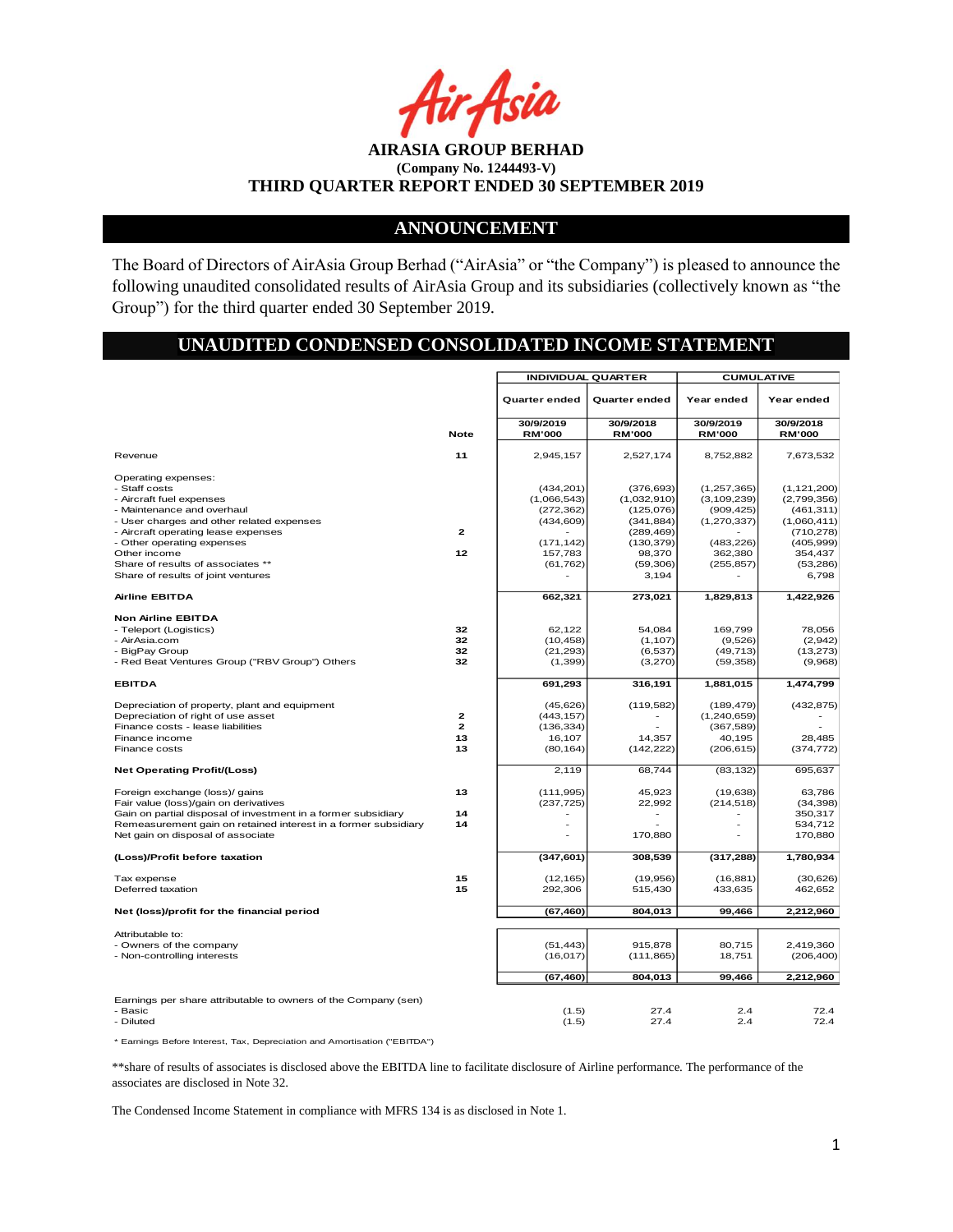# **UNAUDITED CONDENSED CONSOLIDATED STATEMENT OF COMPREHENSIVE INCOME**

|                                                                                     | <b>INDIVIDUAL QUARTER</b>  |                            | <b>CUMULATIVE</b>          |                            |
|-------------------------------------------------------------------------------------|----------------------------|----------------------------|----------------------------|----------------------------|
|                                                                                     | Quarter ended              | Quarter ended              | Year ended                 | Year ended                 |
|                                                                                     | 30/9/2019<br><b>RM'000</b> | 30/9/2018<br><b>RM'000</b> | 30/9/2019<br><b>RM'000</b> | 30/9/2018<br><b>RM'000</b> |
| Net (loss)/profit for the financial period                                          | (67, 460)                  | 804,013                    | 99,466                     | 2,212,960                  |
| Other comprehensive income/(loss)                                                   |                            |                            |                            |                            |
| Remeasurement loss on employee benefits liability, net of tax<br>Fair value reserve | (1,381)<br>16,246          | 20,878                     | 4,083<br>99,798            | 41,256                     |
| Cash flow hedges                                                                    | 34,668                     | (25,700)                   | 278,944                    | (13, 807)                  |
| Foreign currency translation differences                                            | (623)                      | (3,072)                    | (17, 392)                  | 83,220                     |
| Total comprehensive (loss)/income for the period                                    | (18, 550)                  | 796,119                    | 464,899                    | 2,323,629                  |
| Total comprehensive income attributable to:                                         |                            |                            |                            |                            |
| Owners of the Company                                                               | (2,533)                    | 907,984                    | 446,148                    | 2,530,029                  |
| Non-controlling interests                                                           | (16, 017)                  | (111,865)                  | 18,751                     | (206, 400)                 |
|                                                                                     | (18, 550)                  | 796,119                    | 464,899                    | 2,323,629                  |

The condensed consolidated income statement and consolidated statement of comprehensive income should be read in conjunction with the audited financial statements for the financial year ended 31 December 2018 and the accompanying explanatory notes attached to the interim financial statements.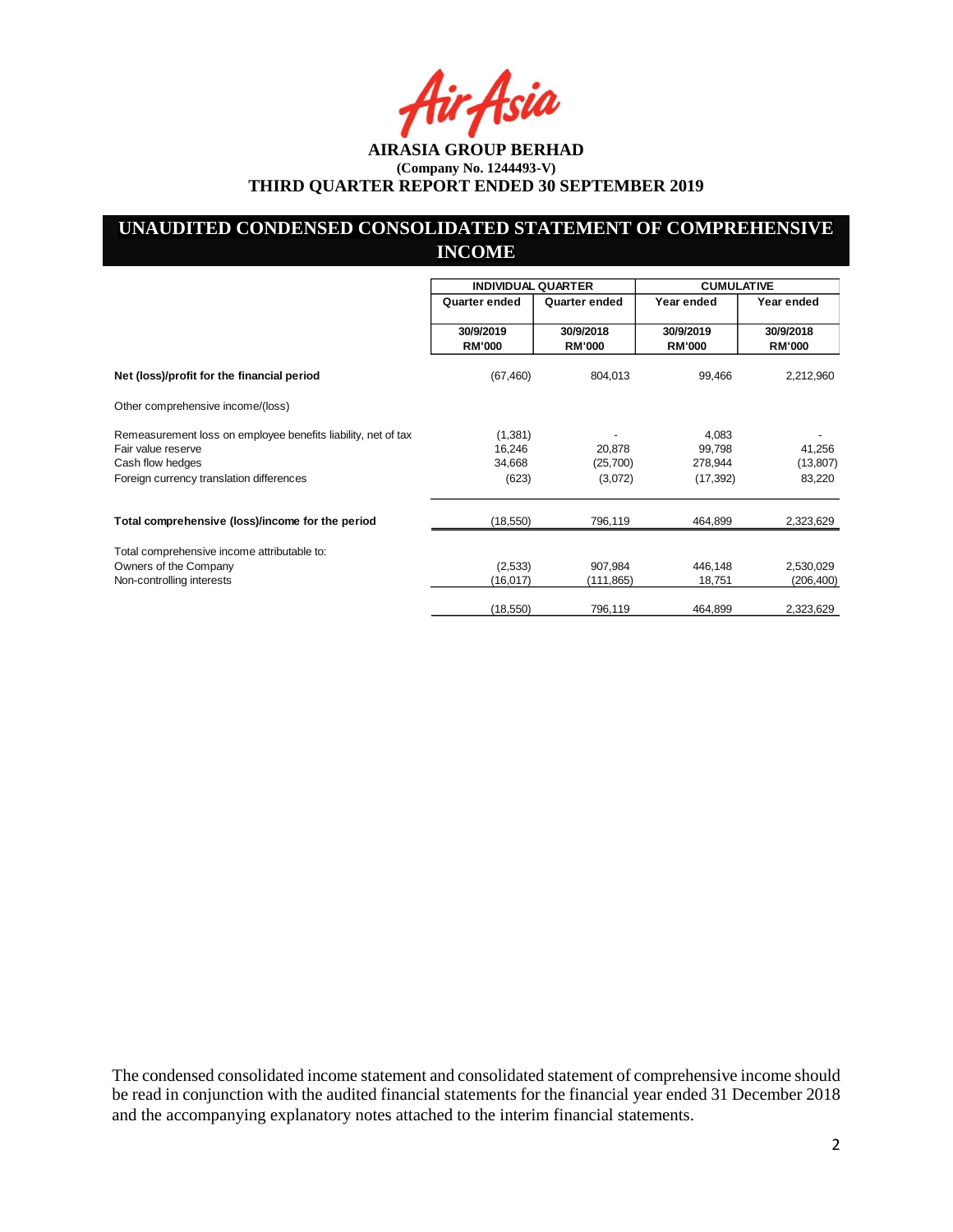r Asia

**AIRASIA GROUP BERHAD (Company No. 1244493-V) THIRD QUARTER REPORT ENDED 30 SEPTEMBER 2019**

# **UNAUDITED CONDENSED CONSOLIDATED STATEMENT OF FINANCIAL POSITION**

|                                                                 | AS AT                      | AS AT                       |
|-----------------------------------------------------------------|----------------------------|-----------------------------|
| <b>Note</b>                                                     | 30/9/2019<br><b>RM'000</b> | 31/12/2018<br><b>RM'000</b> |
| <b>NON CURRENT ASSETS</b>                                       |                            |                             |
| Property, plant and equipment<br>16                             | 1,811,075                  | 2,851,917                   |
| Right of use assets<br>24                                       | 12,081,516                 |                             |
| Investment in associates<br>18                                  | 732,287                    | 282,738                     |
| 14<br>Investment in a jointly controlled entity                 |                            | 583,854                     |
| Investment securities                                           | 608,484                    | 477,860                     |
| Intangible assets                                               | 631,027                    | 615,413                     |
| Deferred tax assets                                             | 1,319,143                  | 891,445                     |
| Receivables and prepayments<br>19                               | 3,280,360                  | 3,067,583                   |
| Deposits on aircraft purchase                                   | 473,027                    | 578,002                     |
| Derivative financial instruments<br>25                          | 440,544                    | 383,111                     |
|                                                                 | 21,377,463                 | 9,731,923                   |
| <b>CURRENT ASSETS</b>                                           |                            |                             |
| Inventories                                                     | 156,631                    | 106,326                     |
| Receivables and prepayments<br>19                               | 1,253,769                  | 1,394,970                   |
| Deposits on aircraft purchase                                   | 95,406                     | 398,215                     |
| Amounts due from joint ventures                                 |                            | 6,792                       |
| Amounts due from associates                                     | 478,190                    | 404,139                     |
| Amounts due from related parties                                | 28,727                     | 124,277                     |
| 25<br>Derivative financial instruments                          | 82,718                     | 267,311                     |
| Tax recoverable                                                 | 2,768                      | 13,576                      |
| Deposits, bank and cash balances                                | 2,178,376                  | 3,326,921                   |
| Assets classified as held for sale<br>22                        |                            | 2,775,321                   |
|                                                                 | 4,276,585                  | 8,817,848                   |
| <b>CURRENT LIABILITIES</b>                                      |                            |                             |
| 20<br>Trade and other payables                                  | 1,694,510                  | 1,969,125                   |
| 21<br>Aircraft maintenance provisions/ payables                 | 783,831                    | 878,941                     |
| Sales in advance                                                | 1,133,220                  | 1,128,447                   |
| Derivative financial instruments<br>25                          | 91,758                     | 465,277                     |
| Amounts due to associates                                       | 124,264                    | 32,228                      |
| Amounts due to related parties                                  | 179,739                    | 103,078                     |
| Amounts due to joint ventures                                   |                            | 11,032                      |
| 23<br><b>Borrowings</b>                                         | 570,946                    | 423,163                     |
| Lease liabilities<br>24                                         | 2,357,328                  |                             |
| Provision of taxation                                           | 5,802                      | 4,741                       |
| 22<br>Liabilities directly associated with assets held for sale |                            | 1,834,326                   |
|                                                                 | 6,941,398                  | 6,850,358                   |
|                                                                 |                            |                             |
| <b>NET CURRENT (LIABILITIES)/ ASSET</b>                         | (2,664,813)                | 1,967,490                   |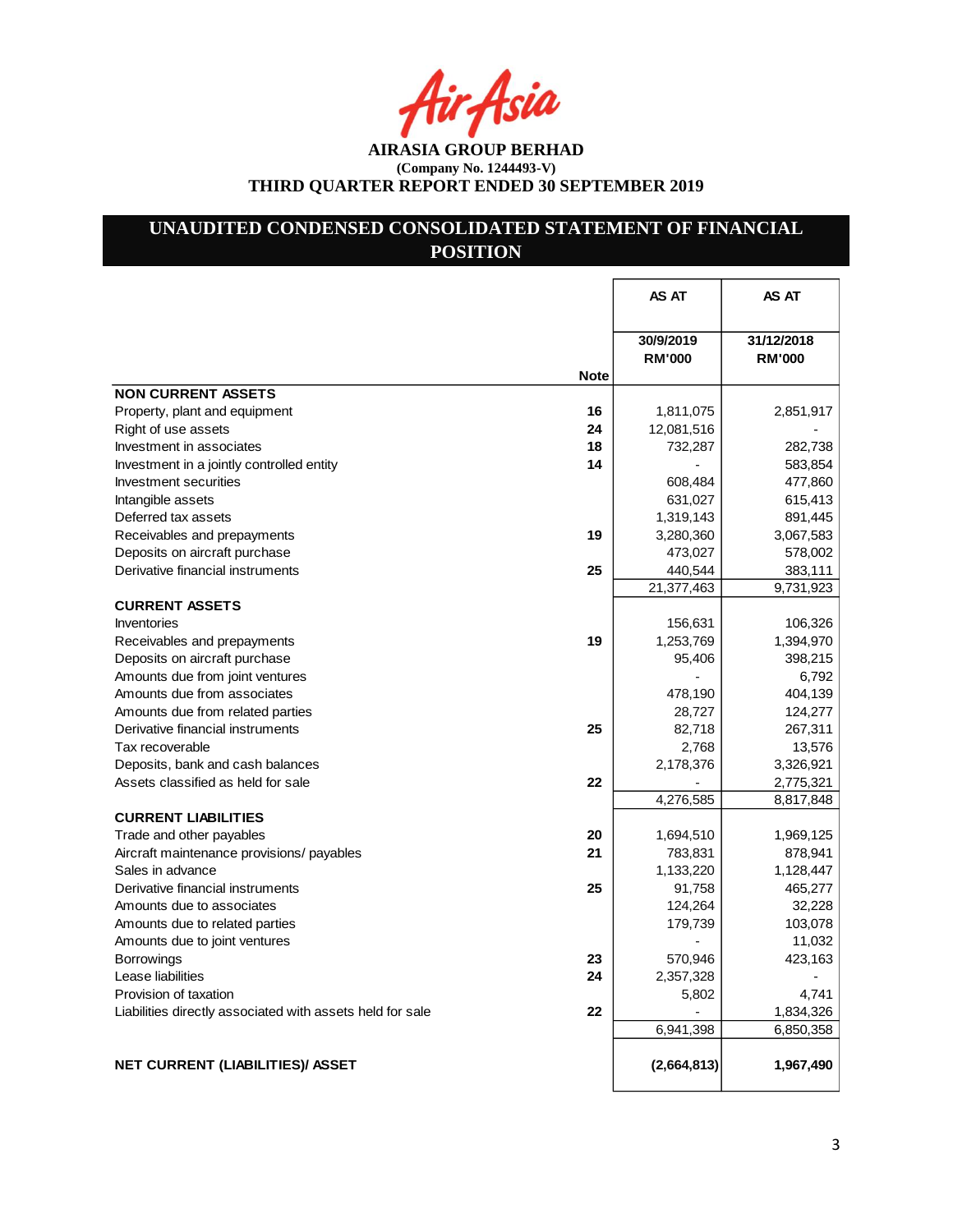Asia

**AIRASIA GROUP BERHAD (Company No. 1244493-V) THIRD QUARTER REPORT ENDED 30 SEPTEMBER 2019**

# **UNAUDITED CONDENSED CONSOLIDATED STATEMENT OF FINANCIAL POSITION**

|                                                 | AS AT                      | AS AT                       |
|-------------------------------------------------|----------------------------|-----------------------------|
| <b>Note</b>                                     | 30/9/2019<br><b>RM'000</b> | 31/12/2018<br><b>RM'000</b> |
| <b>NON CURRENT LIABILITIES</b>                  |                            |                             |
| 20<br>Trade and other payables                  | 358,398                    | 308,609                     |
| Aircraft maintenance provisions/ payables<br>21 | 4,643,917                  | 4,049,068                   |
| Amounts due to associates                       | 12,218                     | 45,436                      |
| 23<br><b>Borrowings</b>                         | 120,258                    | 781,966                     |
| Lease liabilities<br>24                         | 10,040,475                 |                             |
| Deferred tax liabilities                        | 65,253                     | 59,905                      |
| 25<br>Derivative financial instruments          | 413,176                    | 199,334                     |
| Provision for retirement benefits               | 64,499                     | 69,830                      |
|                                                 | 15,718,194                 | 5,514,148                   |
|                                                 |                            |                             |
|                                                 | 2,994,456                  | 6,185,265                   |
| <b>CAPITAL AND RESERVES</b>                     |                            |                             |
| Share capital                                   | 8,023,268                  | 8,023,268                   |
| Merger deficit                                  | (5,507,594)                | (5,507,594)                 |
| <b>Other Reserves</b>                           | (68, 622)                  | (451, 447)                  |
| Foreign exchange reserve                        | 161,123                    | 178,515                     |
| 10<br>Retained earnings                         | 1,989,887                  | 5,541,712                   |
|                                                 | 4,598,062                  | 7,784,454                   |
| Non-controlling interests                       | (1,603,606)                | (1,599,189)                 |
| <b>Total equity</b>                             | 2,994,456                  | 6,185,265                   |
| Net assets per share attributable to ordinary   |                            |                             |
| equity holders of the Company (RM)              | 1.38                       | 2.33                        |

The condensed consolidated statement of financial position should be read in conjunction with the audited financial statements for the financial year ended 31 December 2018 and the accompanying explanatory notes attached to the interim financial statements.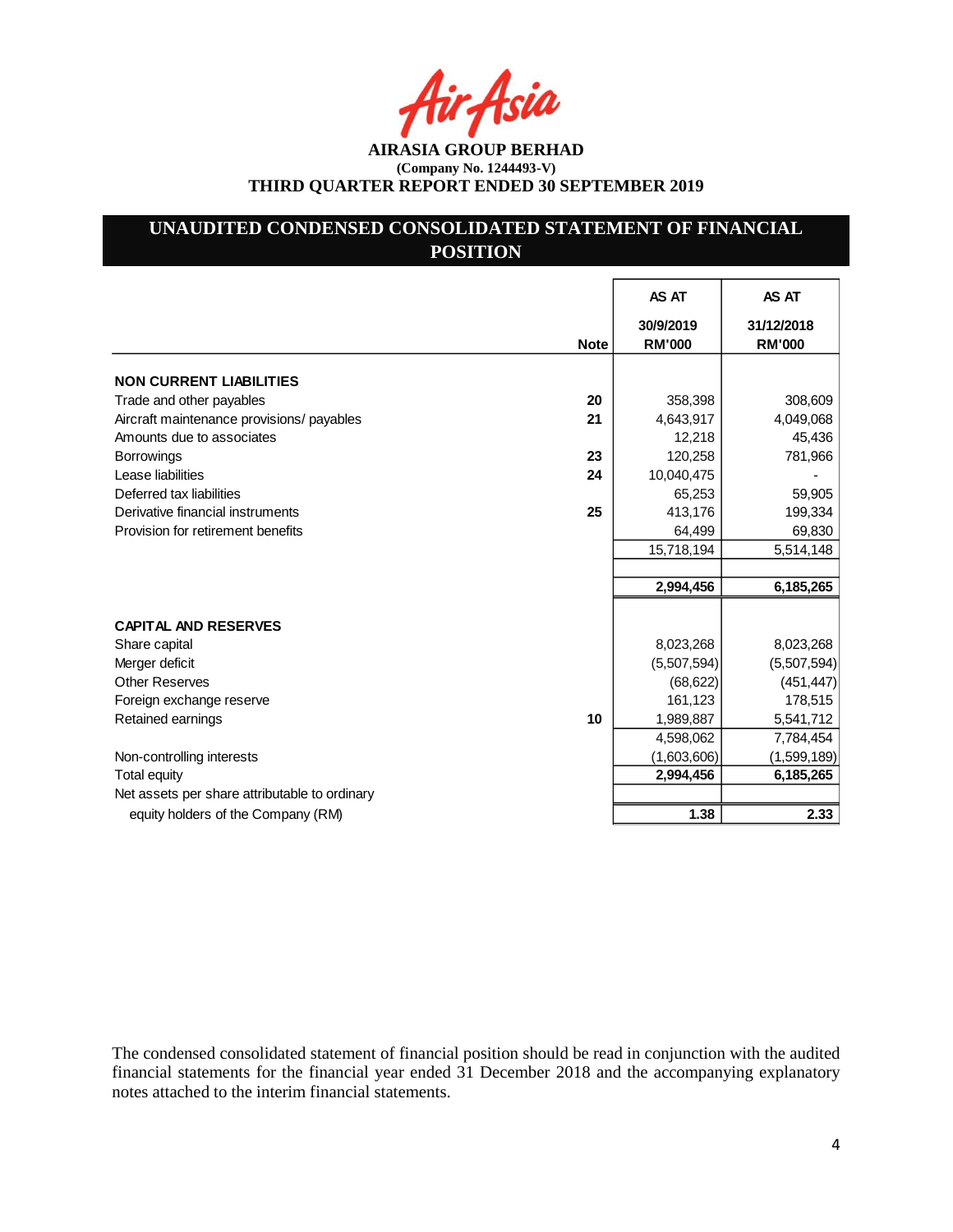

# **UNAUDITED CONDENSED CONSOLIDATED STATEMENT OF CHANGES IN EQUITY**

|                                                                                    |              |                                    | Attributable to owners of the Company |                                           |                                                 |                                                |                                        |                                                                                  |                                       |                                  |                                                   |                                         |
|------------------------------------------------------------------------------------|--------------|------------------------------------|---------------------------------------|-------------------------------------------|-------------------------------------------------|------------------------------------------------|----------------------------------------|----------------------------------------------------------------------------------|---------------------------------------|----------------------------------|---------------------------------------------------|-----------------------------------------|
|                                                                                    | Note         | <b>Number</b><br>of shares<br>'000 | Share<br>Capital<br><b>RM'000</b>     | Merger<br><b>Deficit</b><br><b>RM'000</b> | Foreign<br>exchange<br>reserve<br><b>RM'000</b> | Cash flow<br>hedge<br>reserve<br><b>RM'000</b> | Fair value<br>reserve<br><b>RM'000</b> | Remeasure-<br>ment loss on<br>employee<br>benefits<br>liability<br><b>RM'000</b> | Retained<br>earnings<br><b>RM'000</b> | <b>Total</b><br><b>RM'000</b>    | Non-<br>controlling<br>interests<br><b>RM'000</b> | <b>Total</b><br>equity<br><b>RM'000</b> |
| At 1 January 2019                                                                  |              |                                    |                                       |                                           |                                                 |                                                |                                        |                                                                                  |                                       |                                  |                                                   |                                         |
| As previously stated                                                               |              | 3,341,974                          | 8,023,268                             | (5,507,594)                               | 178,515                                         | (477, 610)                                     | 21,716                                 | 4,447                                                                            | 5,541,712                             | 7,784,454                        | (1,599,189)                                       | 6,185,265                               |
| Effects of changes in accounting policies                                          | $\mathbf{2}$ |                                    |                                       |                                           |                                                 |                                                |                                        |                                                                                  | (223, 727)                            | (223, 727)                       | (23, 168)                                         | (246, 895)                              |
| At 1 January 2019, as restated                                                     |              | 3,341,974                          | 8,023,268                             | (5,507,594)                               | 178,515                                         | (477, 610)                                     | 21,716                                 | 4,447                                                                            | 5,317,985                             | 7,560,727                        | (1,622,357)                                       | 5,938,370                               |
| Net profit for the financial period<br>Other comprehensive income<br>Dividend paid | 9            |                                    |                                       | $\overline{\phantom{0}}$                  | (17, 392)                                       | 278,944                                        | 99,798                                 | 4,083<br>٠                                                                       | 80,715<br>(3,408,813)                 | 80,715<br>365.433<br>(3,408,813) | 18,751                                            | 99,466<br>365,433<br>(3,408,813)        |
| At 30 September 2019                                                               |              | 3,341,974                          | 8,023,268                             | (5,507,594)                               | 161,123                                         | (198, 666)                                     | 121,514                                | 8,530                                                                            | 1,989,887                             | 4,598,062                        | (1,603,606)                                       | 2,994,456                               |
| At 1 January 2018                                                                  |              | 3,341,974                          | 8,023,032                             | (5,507,594)                               | 195,359                                         | (236, 270)                                     | 169,353                                | (691)                                                                            | 5,391,628                             | 8,034,817                        | (1, 335, 599)                                     | 6,699,218                               |
| Treasury shares                                                                    |              |                                    | 237                                   |                                           |                                                 | $\blacksquare$                                 |                                        | $\overline{\phantom{a}}$                                                         |                                       | 237                              |                                                   | 237                                     |
| Net profit for the financial period                                                |              |                                    |                                       |                                           |                                                 |                                                |                                        | $\blacksquare$                                                                   | 2,419,360                             | 2.419.360                        | (206, 400)                                        | 2,212,960                               |
| Other comprehensive income                                                         |              |                                    |                                       | $\overline{a}$                            | 83,220                                          | (13, 807)                                      | 41,256                                 | $\blacksquare$                                                                   |                                       | 110.669                          |                                                   | 110,669                                 |
| Dividend paid                                                                      |              |                                    |                                       | $\overline{a}$                            |                                                 |                                                |                                        | $\blacksquare$                                                                   | (401, 037)                            | (401, 037)                       |                                                   | (401, 037)                              |
| At 30 September 2018                                                               |              | 3,341,974                          | 8,023,269                             | (5,507,594)                               | 278,579                                         | (250,077)                                      | 210,609                                | (691)                                                                            | 7,409,951                             | 10,164,046                       | (1,541,999)                                       | 8,622,047                               |

The condensed consolidated statement of changes in equity should be read in conjunction with the audited financial statements for the financial year ended 31 December 2018 and the accompanying explanatory notes attached to the interim financial statements.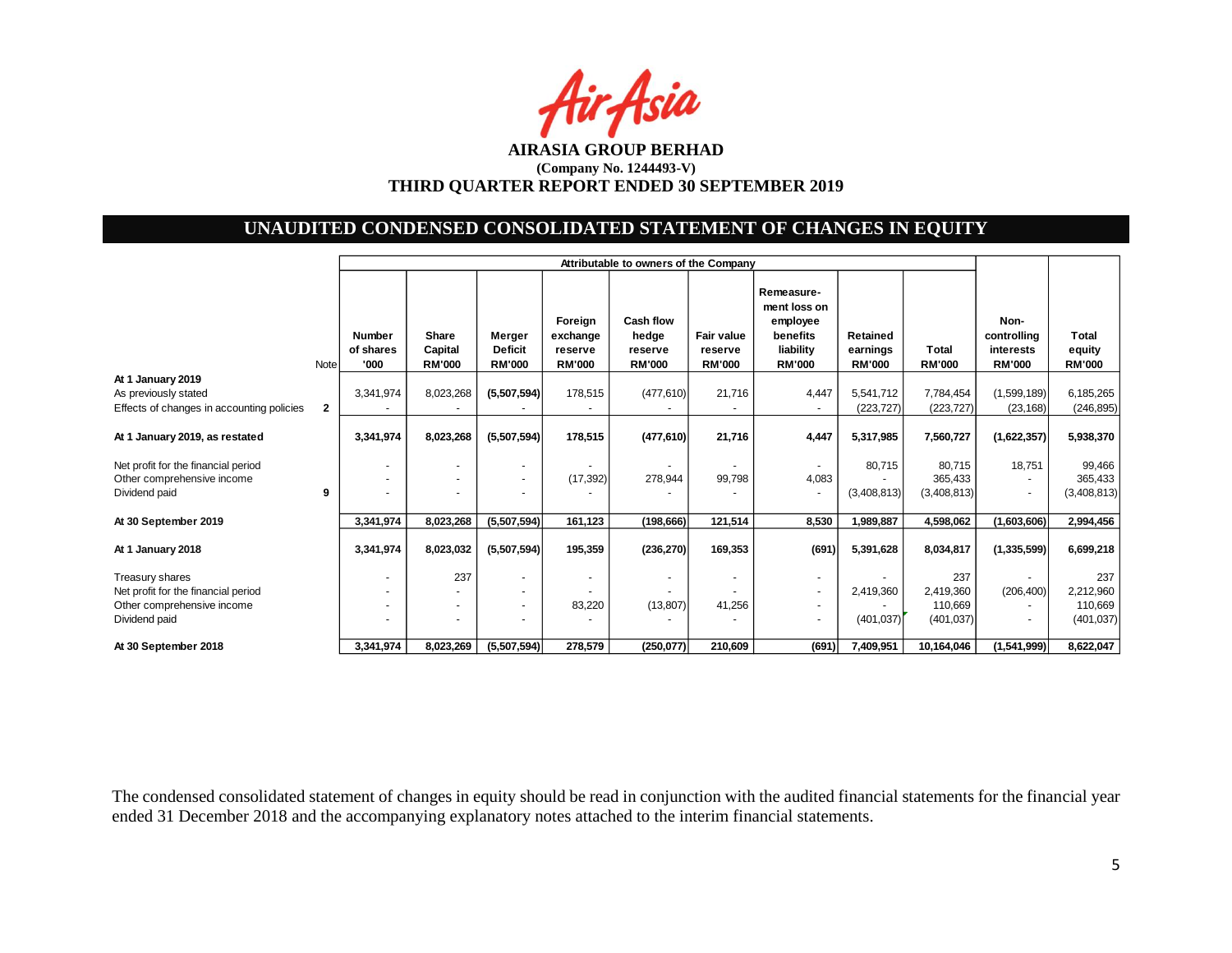fir<sub>f</sub>fsia

**AIRASIA GROUP BERHAD (Company No. 1244493-V) THIRD QUARTER REPORT ENDED 30 SEPTEMBER 2019**

# **UNAUDITED CONDENSED CONSOLIDATED CASH FLOW STATEMENTS**

|                                                                                                                      | <b>PERIOD ENDED</b> | <b>PERIOD ENDED</b>      |
|----------------------------------------------------------------------------------------------------------------------|---------------------|--------------------------|
|                                                                                                                      | 30/9/2019           | 30/9/2018                |
| <b>CASH FLOWS FROM OPERATING ACTIVITIES</b>                                                                          | <b>RM'000</b>       | <b>RM'000</b>            |
|                                                                                                                      |                     |                          |
| (Loss)/Profit before taxation                                                                                        | (317, 288)          | 1,780,934                |
| Adjustments:                                                                                                         |                     |                          |
| Property, plant and equipment                                                                                        |                     |                          |
| - Depreciation                                                                                                       | 189,479             | 432,875                  |
| - Gain on disposal                                                                                                   | (92, 100)           | (10, 800)                |
| Depreciation of Right of Use asset                                                                                   | 1,240,659           |                          |
| Amortisation of intangible assets                                                                                    | (3, 155)            | 5,702                    |
| Write back of employee benefit expenses                                                                              |                     | 1,994                    |
| Gain on disposal of interest in a subsidiary                                                                         |                     | (521, 197)<br>(534, 712) |
| Remeasurement gain on retained interest in a former subsidiary<br>Fair value loss on derivative financial intruments | 214,518             | 34,398                   |
| Share of results of joint ventures                                                                                   |                     | (6,798)                  |
| Share of results of associates                                                                                       | 255,857             | 53,286                   |
| Net unrealised foreign exchange (gain)/loss                                                                          | 127,632             | 63,786                   |
| Interest expense                                                                                                     | 206,615             | 374,772                  |
| Interest on lease liabilities                                                                                        | 367,589             |                          |
| Interest income                                                                                                      | (40, 195)           | (28, 485)                |
|                                                                                                                      | 2,149,611           | 1,645,755                |
| <b>Changes in working capital</b>                                                                                    |                     |                          |
| Inventories                                                                                                          | (48, 874)           | (50, 144)                |
| Receivables and prepayments                                                                                          | 224,782             | (866, 152)               |
| Trade and other payables and provisions                                                                              | 434,017             | 1,493,516                |
| Intercompany balances                                                                                                | (206, 489)          | (303, 685)               |
| <b>Cash generated from operations</b>                                                                                | 2,553,047           | 1,919,290                |
| Interest paid                                                                                                        | (174, 958)          | (324, 587)               |
| Interest received                                                                                                    | 41,978              | 42,185                   |
| Tax paid                                                                                                             | (5,012)             | (3,003)                  |
| Net cash generated from operating activities                                                                         | 2,415,055           | 1,633,885                |
|                                                                                                                      |                     |                          |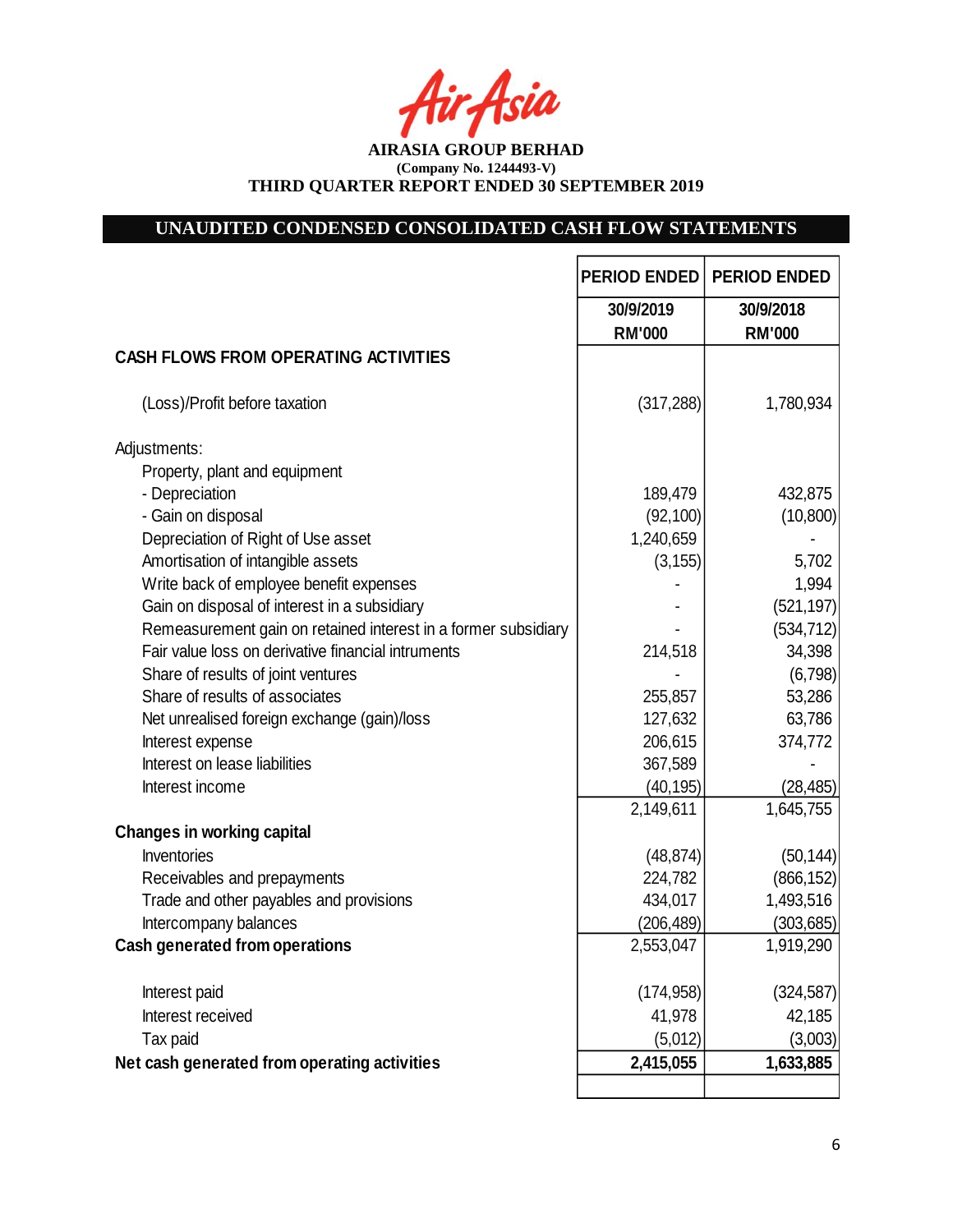Asia

**AIRASIA GROUP BERHAD (Company No. 1244493-V) THIRD QUARTER REPORT ENDED 30 SEPTEMBER 2019**

# **UNAUDITED CONDENSED CONSOLIDATED CASH FLOW STATEMENTS**

|                                                    | <b>PERIOD ENDED</b>        | <b>PERIOD ENDED</b>        |
|----------------------------------------------------|----------------------------|----------------------------|
|                                                    | 30/9/2019<br><b>RM'000</b> | 30/9/2018<br><b>RM'000</b> |
| <b>CASH FLOWS FROM INVESTING ACTIVITIES</b>        |                            |                            |
| Property, plant and equipment                      |                            |                            |
| - Additions                                        | (85, 329)                  | (2,097,804)                |
| - Proceeds from disposal                           | 3,901,753                  | 8,304,473                  |
| Addition in intangible assets                      | (12, 459)                  |                            |
| Refund of /(Additional) deposits for aircraft      | 407,784                    | (41, 409)                  |
| Additional investments in investment securities    | (30, 826)                  | (266, 678)                 |
| Additional subscription of shares in associates    | (147,001)                  | (175, 246)                 |
| Additional subscription of shares in joint venture |                            | (32, 692)                  |
| Proceeds from disposal of interest in a subsidiary |                            | 358,774                    |
| Proceeds from disposal of associates/joint venture |                            | 245,754                    |
| Dividend received from:                            |                            |                            |
| - associates                                       |                            | 166,058                    |
| Net cash generated from investing activities       | 4,033,922                  | 6,461,230                  |
|                                                    |                            |                            |
| <b>CASH FLOWS FROM FINANCING ACTIVITIES</b>        |                            |                            |
| Proceeds from issuance of shares                   |                            | 397                        |
| Dividends paid                                     | (3,408,813)                | (401, 037)                 |
| Proceeds from borrowings                           | 520,724                    | 1,114,974                  |
| Repayment of borrowings and lease liabilities      | (4,536,193)                | (6, 242, 619)              |
| Net cash used in financing activities              | (7, 424, 282)              | (5,528,285)                |
|                                                    |                            |                            |
|                                                    |                            |                            |
| NET (DECREASE)/INCREASE FOR THE FINANCIAL PERIOD   | (975, 305)                 | 2,566,830                  |
|                                                    |                            |                            |
| CASH AND CASH EQUIVALENTS AT BEGINNING             |                            |                            |
| OF THE FINANCIAL YEAR                              | 3,326,921                  | 1,882,195                  |
| <b>CURRENCY TRANSLATION DIFFERENCES</b>            | (173, 240)                 | (16, 589)                  |
|                                                    |                            |                            |
| CASH AND CASH EQUIVALENTS AT END OF                |                            |                            |
| <b>FINANCIAL PERIOD</b>                            | 2,178,376                  | 4,432,436                  |

The condensed consolidated cash flow statements should be read in conjunction with the audited financial statements for the financial year ended 31 December 2018 and the accompanying explanatory notes attached to the interim financial statements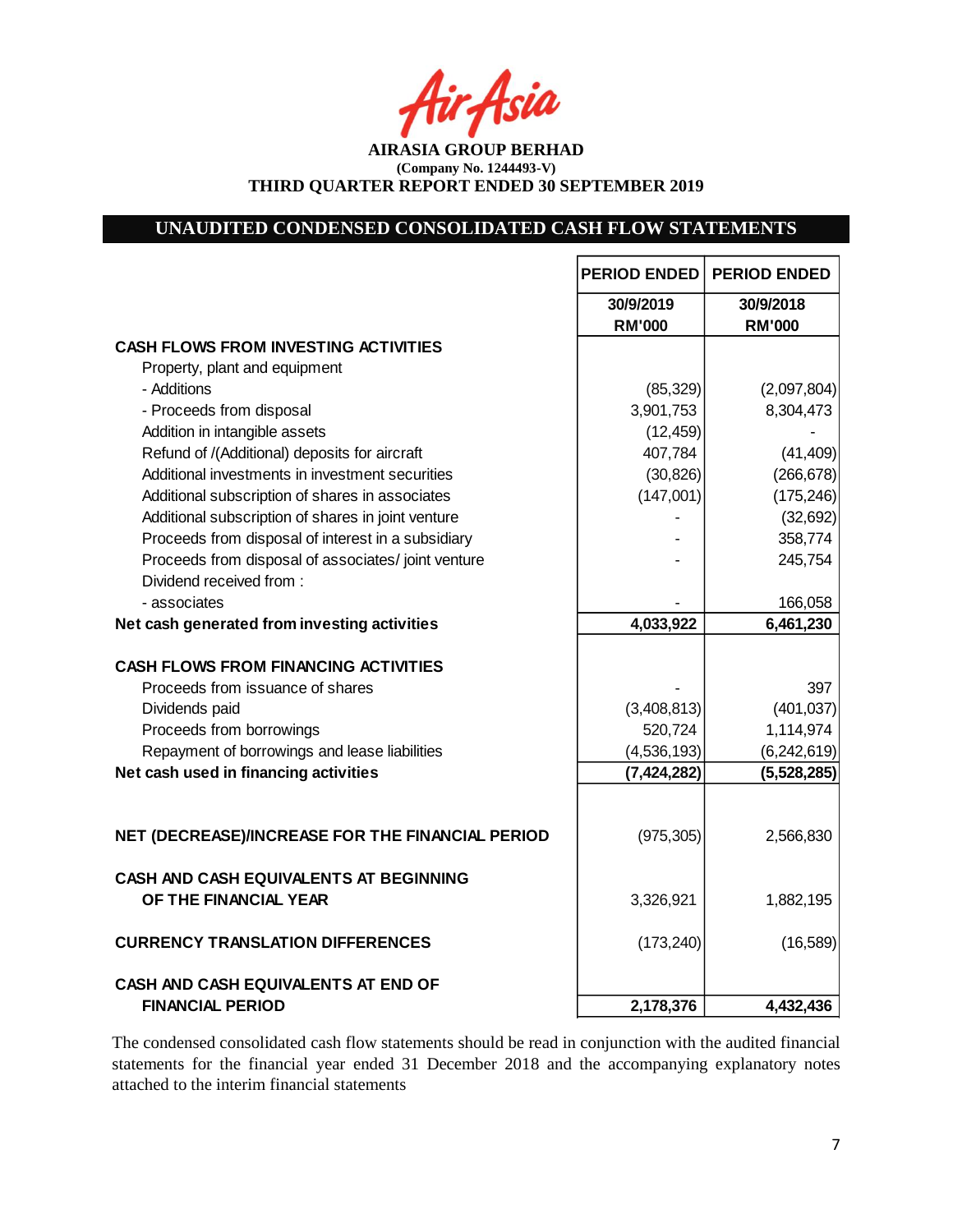Acia

**AIRASIA GROUP BERHAD (Company No. 1244493-V) THIRD QUARTER REPORT ENDED 30 SEPTEMBER 2019**

# **NOTES TO THE QUARTERLY REPORT**

#### **1. Basis of preparation**

The Interim Financial Report is unaudited and has been prepared in accordance with paragraph 9.22 and Appendix 9B of Bursa Malaysia Securities Berhad's ("Bursa Malaysia") Listing Requirements.

For the financial period under review, the Consolidated Income Statement has been presented to better reflect the Airline and Non-Airline activities of the Group. The comparative Quarter and Period to Date have been restated for comparison purposes.

The Interim Financial Statements should be read in conjunction with the audited financial statements for the year ended 31 December 2018. The explanatory notes attached to the interim financial statements provide an explanation of events and transactions that are significant forn understanding of the changes in the financial position and performance of the Group since the year ended 31 December 2018.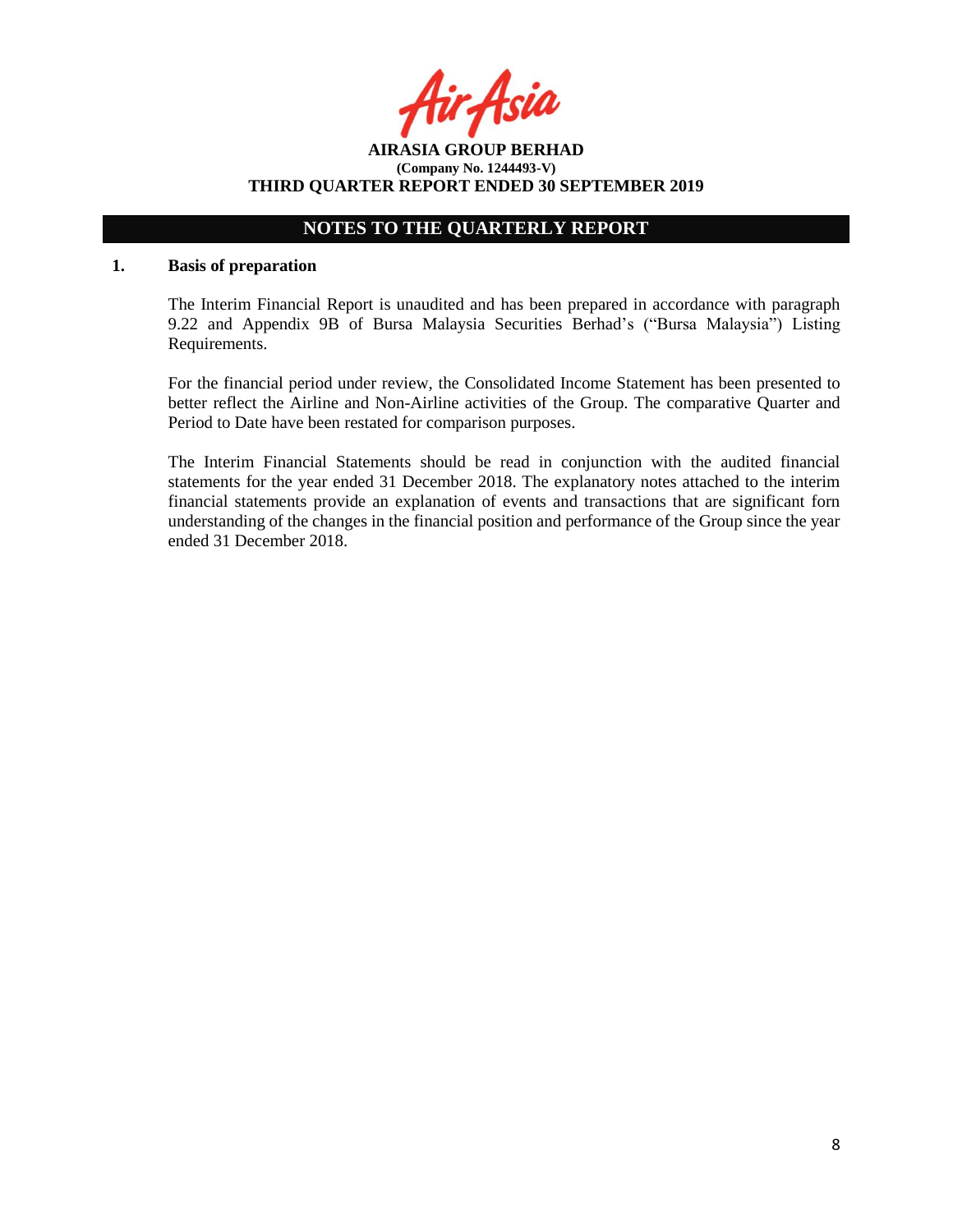Asia

**AIRASIA GROUP BERHAD (Company No. 1244493-V) THIRD QUARTER REPORT ENDED 30 SEPTEMBER 2019**

## **1. Basis of preparation**

The Consolidated Income Statement for the quarter ended 30 September 2019, in compliance with MFRS134: Interim Financial Reporting is as follows:

|                                                                |               | <b>INDIVIDUAL QUARTER</b> |               | <b>CUMULATIVE</b> |  |
|----------------------------------------------------------------|---------------|---------------------------|---------------|-------------------|--|
|                                                                | Quarter ended | Quarter ended             | Year ended    | Year ended        |  |
|                                                                | 30/9/2019     | 30/9/2018                 | 30/9/2019     | 30/9/2018         |  |
|                                                                | <b>RM'000</b> | <b>RM'000</b>             | <b>RM'000</b> | <b>RM'000</b>     |  |
|                                                                | 3,066,262     | 2,608,794                 | 9,086,399     | 7,779,604         |  |
| Operating expenses:                                            |               |                           |               |                   |  |
| - Staff costs                                                  | (454, 989)    | (388, 680)                | (1,320,597)   | (1, 150, 736)     |  |
| - Depreciation of property, plant and equipment                | (488, 783)    | (119, 582)                | (1,430,138)   | (432, 875)        |  |
| - Aircraft fuel expenses                                       | (1,066,543)   | (1,032,910)               | (3, 109, 239) | (2,799,356)       |  |
| - Maintenance and overhaul                                     | (272, 362)    | (125,076)                 | (909, 425)    | (461, 311)        |  |
| - User charges and other related expenses                      | (434, 609)    | (368, 605)                | (1,270,337)   | (1,087,131)       |  |
| - Aircraft operating lease expenses                            |               | (289, 469)                |               | (710, 278)        |  |
| - Other operating expenses                                     | (289, 333)    | (148, 815)                | (851, 544)    | (439, 403)        |  |
| Other income                                                   | 204,629       | 117,064                   | 511,615       | 740,215           |  |
|                                                                | 264,272       | 252,721                   | 706,734       | 1,438,729         |  |
| Finance income                                                 | 16,107        | 14,357                    | 40,195        | 28,485            |  |
| Finance costs                                                  | (216, 498)    | (142, 222)                | (574, 204)    | (374, 772)        |  |
| Net operating profit                                           | 63,881        | 124,856                   | 172,725       | 1,092,442         |  |
| Share of results of associates                                 | (61, 762)     | (59,306)                  | (255, 857)    | (53, 286)         |  |
| Share of results of joint ventures                             |               | 3,194                     |               | 6,798             |  |
| Foreign exchange (loss)/ gains                                 | (111, 995)    | 45,923                    | (19,638)      | 63,786            |  |
| Fair value (loss)/gains on derivatives                         | (237, 725)    | 22,992                    | (214, 518)    | (34, 398)         |  |
| Remeasurement gain on retained interest in a former subsidiary |               |                           |               | 534,712           |  |
| Net gain on disposal of associate                              |               | 170,880                   |               | 170,880           |  |
| (Loss)/Profit before taxation                                  | (347, 601)    | 308,539                   | (317, 288)    | 1,780,934         |  |
| Tax expense                                                    | (12, 165)     | (19,956)                  | (16, 881)     | (30, 626)         |  |
| Deferred taxation                                              | 292,306       | 515,430                   | 433,635       | 462,652           |  |
| Net (loss)/profit for the financial period                     | (67, 460)     | 804,013                   | 99,466        | 2,212,960         |  |

The condensed consolidated cash flow statements should be read in conjunction with the audited financial statements for the financial year ended 31 December 2018 and the accompanying explanatory notes attached to the interim financial statements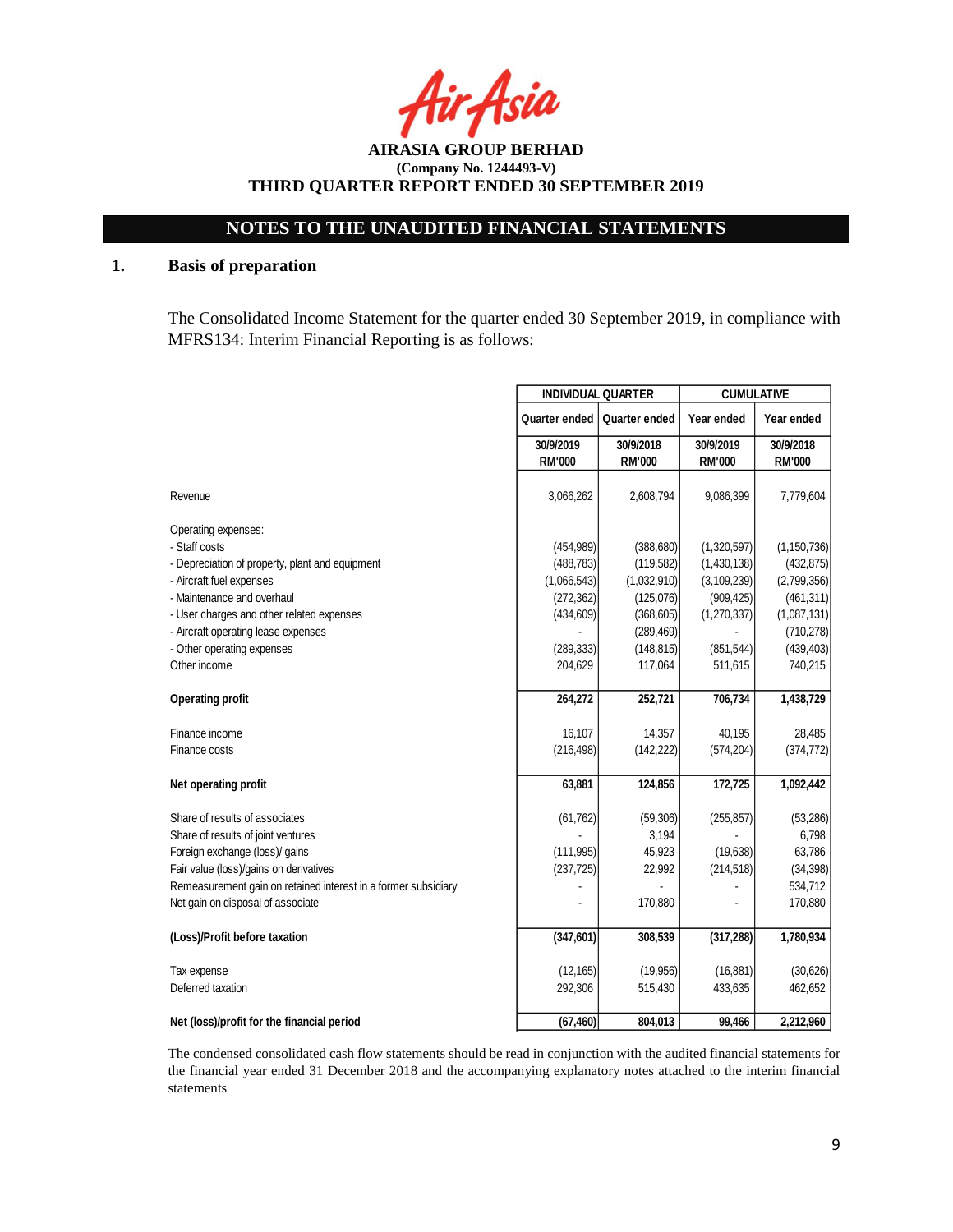r Asia

**AIRASIA GROUP BERHAD (Company No. 1244493-V) THIRD QUARTER REPORT ENDED 30 SEPTEMBER 2019**

### **2. Summary of significant accounting policies**

The accounting policies and methods of computation adopted for the interim financial statements are consistent with those adopted for the Audited Financial Statements for the financial year ended 31 December 2018. Details of standards, amendments to published standards and interpretations to existing standards that are applicable to the Group with effect from 1 January 2019 or later are provided in the notes to the financial statements in the Audited Financial Statements of the Group for the financial year ended 31 December 2018. The Group did not early adopt any new standards, amendments to published standards and interpretation to existing standards.

At the beginning of the current financial year, the Group and the Company adopted MFRS 16: Leases. MFRS 16 will replace MFRS 117: Leases, IC Interpretation 4: Determining whether an Arrangement contains a Lease, IC Interpretation 115: Operating Lease-Incentives and IC Interpretation 127: Evaluating the Substance of Transactions Involving the Legal Form of a Lease. MFRS 16 sets out the principles for the recognition, measurement, presentation and disclosure of leases and requires lessees to account for all leases under a single on-balance sheet model, similar to the accounting for finance leases under MFRS 117. The Group's operating leases are primarily for aircraft.

MFRS 16 has been adopted by the Group from 1 January 2019 using the modified retrospective transition approach, which measures the lease liabilities based on the present value of future lease payments calculated using the incremental borrowing rate and exchange rate at date of transition. Lease payments would be split into principal and interest payments, using the effective interest method.

Correspondingly, the right-of-use ("ROU") assets is based on the present value of the liability at the commencement date of the lease, adding any directly attributable costs. The ROU asset will be depreciated on a straight-line basis over the shorter of the lease term and the useful life of the leased asset.

On the date of initial application, the Group applied the simplified transition approach and did not restate comparative amounts for the period prior to first adoption.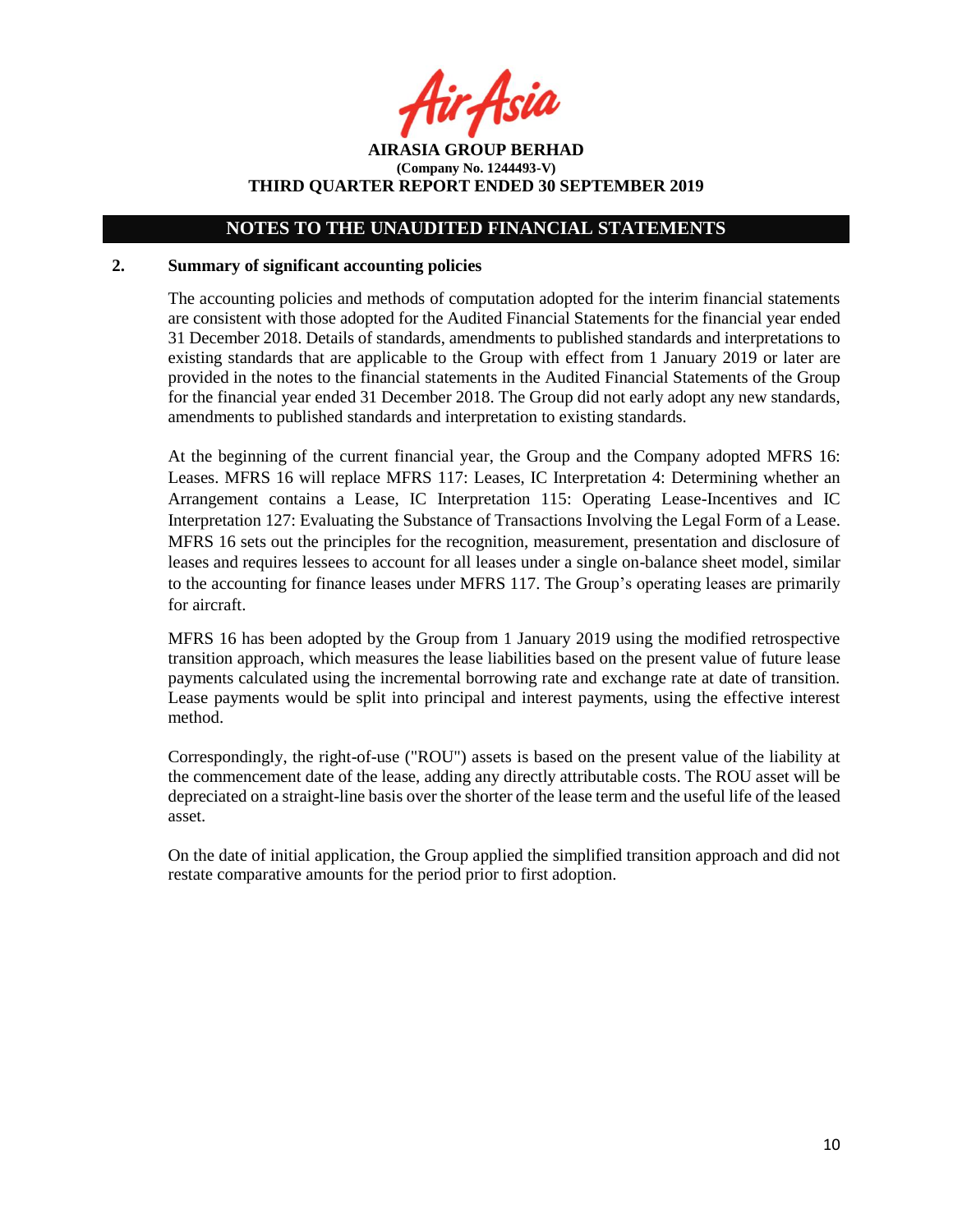Acit

**AIRASIA GROUP BERHAD (Company No. 1244493-V) THIRD QUARTER REPORT ENDED 30 SEPTEMBER 2019**

# **2. Summary of significant accounting policies (cont'd.)**

The adoption of MFRS 16 has the following impact:

## **(a) To the opening balances as at 1 January 2019:**

|                          | <b>Audited</b><br>31/12/18<br><b>RM</b> million | <b>Adjustments</b><br><b>RM</b> million | <b>After MFRS</b><br><b>16 Adoption</b><br><b>RM</b> million |
|--------------------------|-------------------------------------------------|-----------------------------------------|--------------------------------------------------------------|
| Right of use asset       |                                                 | 9,377.6                                 | 9,377.6                                                      |
| Lease liabilities        |                                                 | (9,520.5)                               | (9,520.5)                                                    |
| Investment in associates | 282.7                                           | (100.6)                                 | 182.1                                                        |
| Retained earnings        | 5,541.7                                         | (223.7)                                 | 5,317.0                                                      |
| Minority interest        | (1,599.2)                                       | (24.8)                                  | (1,624.0)                                                    |

## **(b) To the unaudited Consolidated Financial Statements for the quarter ending 30 September 2019:**

- (i) On the Consolidated Income Statement, expenses which were previously included under aircraft operating leases will be replaced by finance costs – lease liabilities and depreciation of right of use asset;
- (ii) On the Consolidated Cash Flow Statement, operating lease rental outflows, previously recorded within net cashflow from operating activities, are classified as "net cashflow used in financing activities" for repayment of principal of lease liabilities.

|                                  | <b>Quarter ended</b><br>30/9/19 before<br><b>MFRS 16</b><br><b>RM</b> million | <b>MFRS 16</b><br><b>Adjustments</b><br><b>RM</b> million | <b>Quarter ended</b><br><b>Unaudited</b><br>30/9/19<br><b>RM</b> million |
|----------------------------------|-------------------------------------------------------------------------------|-----------------------------------------------------------|--------------------------------------------------------------------------|
| Depreciation                     | (45,626)                                                                      | (443, 157)                                                | (488, 783)                                                               |
| <b>Aircraft Operating Leases</b> | (573, 228)                                                                    | 573,228                                                   |                                                                          |
| Finance expenses                 | (80, 164)                                                                     | (136, 334)                                                | (216, 498)                                                               |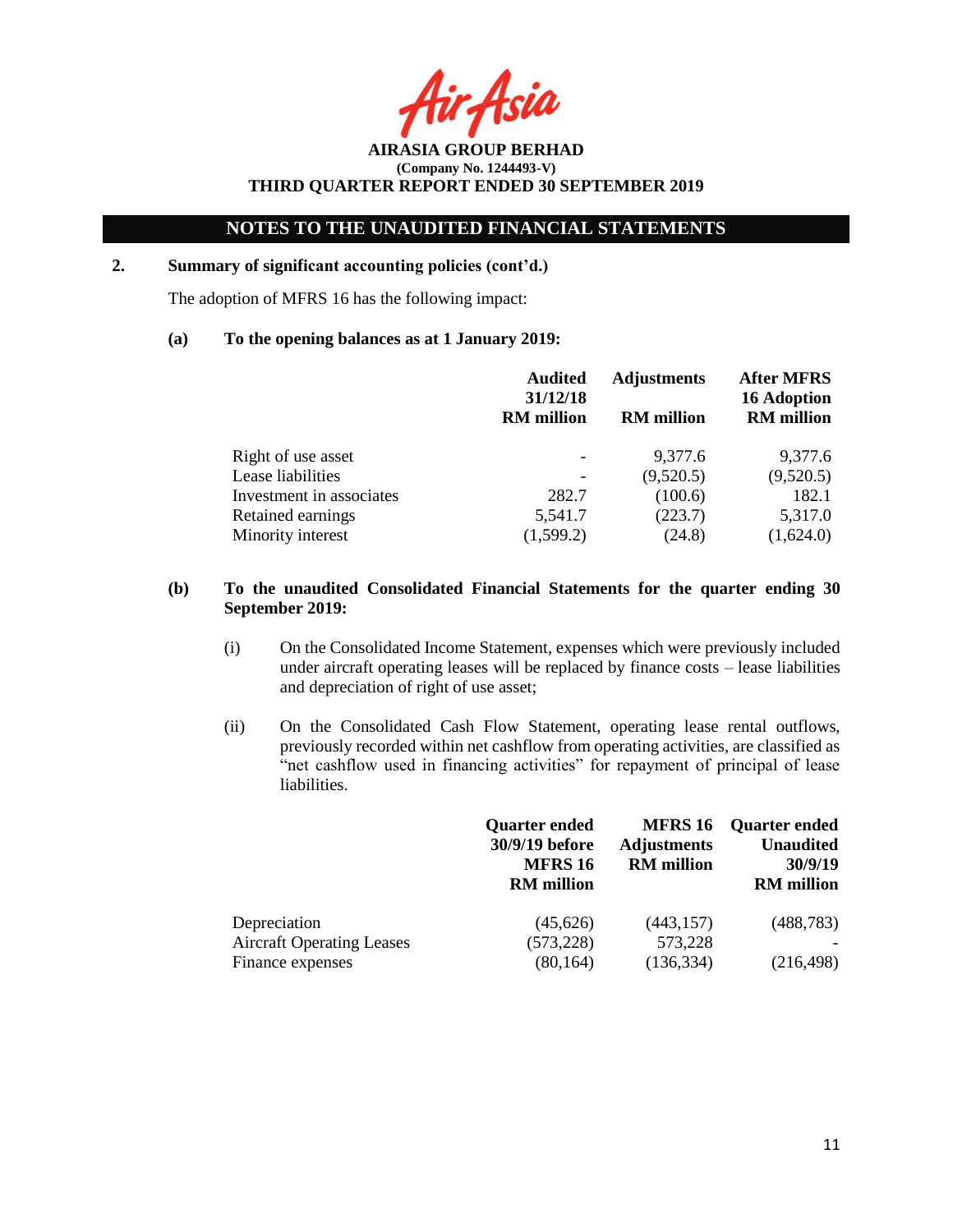Asil

# **NOTES TO THE UNAUDITED FINANCIAL STATEMENTS**

## **3. Auditors' report on preceding annual financial statements**

The auditors have expressed an unqualified opinion on the Group's statutory financial statements for the financial year ended 31 December 2018 in their report dated 5 April 2019.

## **4. Seasonality of operations**

AirAsia is primarily involved in the provision of air transportation services and thus, is subject to the seasonal demand for air travel.

#### **5. Unusual items due to their nature, size or incidence**

There were no unusual items affecting assets, liabilities, equity, net income or cash flows during the current quarter and financial period-to-date.

### **6. Changes in composition of the Group**

There are no changes in composition of the Group during the current quarter.

### **7. Changes in estimates**

There were no changes in estimates that have had a material effect on the results of the current quarter and financial period-to-date.

## **8. Capital and reserves**

There was no cancellation, repurchases, resale and repayment of debt and equity securities for the period ended 30 September 2019.

## **9. Dividends paid and proposed**

On 29 August 2019, Company paid special dividend of 90sen, amounting to RM3,007.8 million.

No dividend has been proposed during the quarter ended 30 September 2019.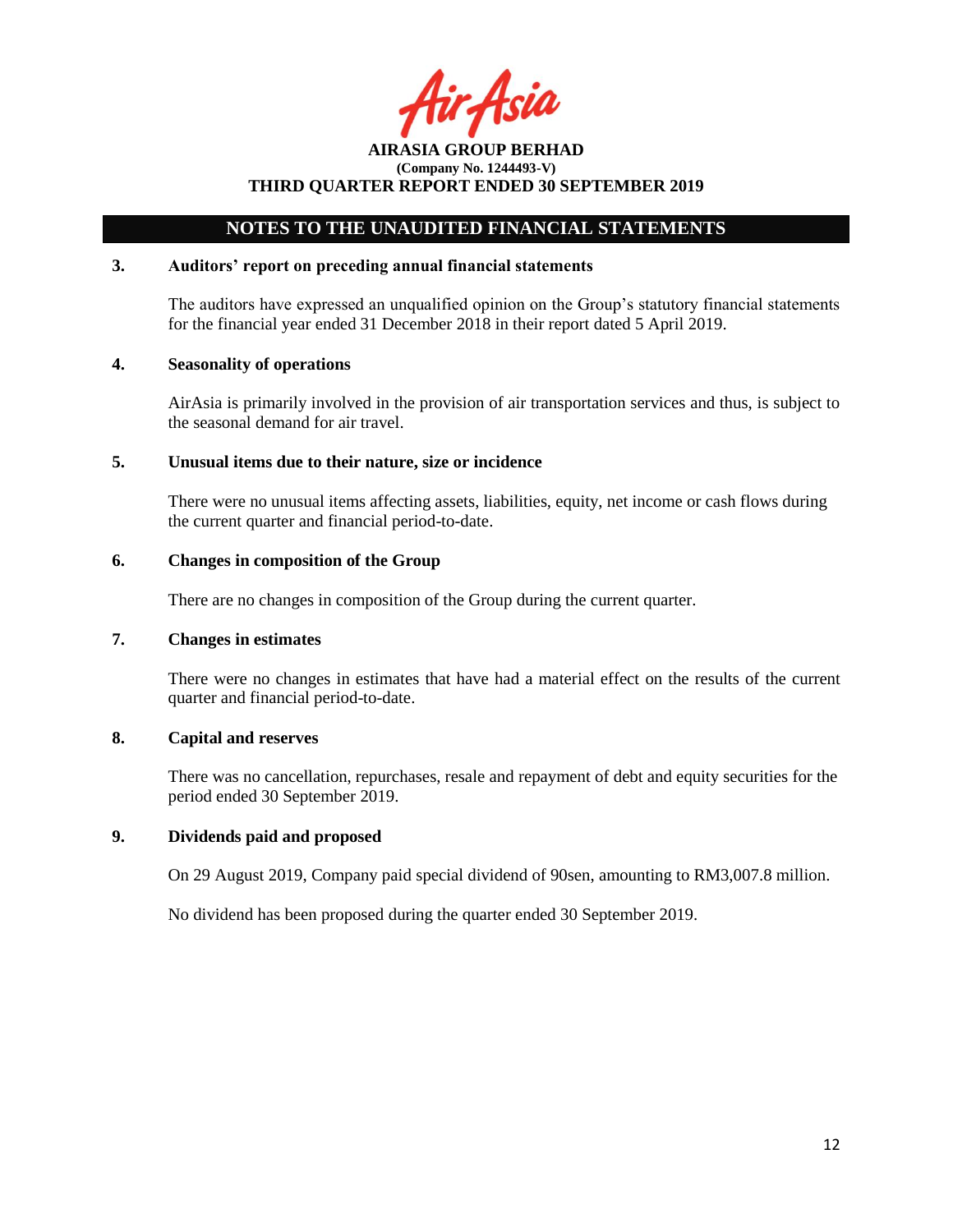Asia

# **NOTES TO THE UNAUDITED FINANCIAL STATEMENTS**

## **10. Retained earnings**

Retained earnings of RM881.6 million, being the retained earnings of the Company, is available for distribution to shareholders of the Company.

## **11. Revenue**

|                                        | <b>Quarter ended</b><br>30/9/2019<br><b>RM</b> million | <b>Quarter ended</b><br>30/9/2018<br><b>RM</b> million |
|----------------------------------------|--------------------------------------------------------|--------------------------------------------------------|
| Passenger revenue                      |                                                        |                                                        |
| seat sales<br>$\overline{\phantom{0}}$ | 2,261.8                                                | 1,896.1                                                |
| others<br>-                            | 588.9                                                  | 427.7                                                  |
| Aircraft operating lease income        | 94.5                                                   | 203.4                                                  |
|                                        | 2,945.2                                                | 2,527.2                                                |
| Teleport (Logistics) *                 | 121.1                                                  | 81.6                                                   |
|                                        | 3,066.3                                                | 2,608.8                                                |

\* Freight services is centralised and undertaken by the Group through logistics business provider, Teleport. Previously, freight services was handled by the respective AOCs and the amount included in previous quarter is approximately RM33.4 million

Passenger revenue "Others" includes ancillary income such as administrative fees, baggage fees, assigned seats, cancellations, documentation and other fees, and on-board sales of meals and merchandise.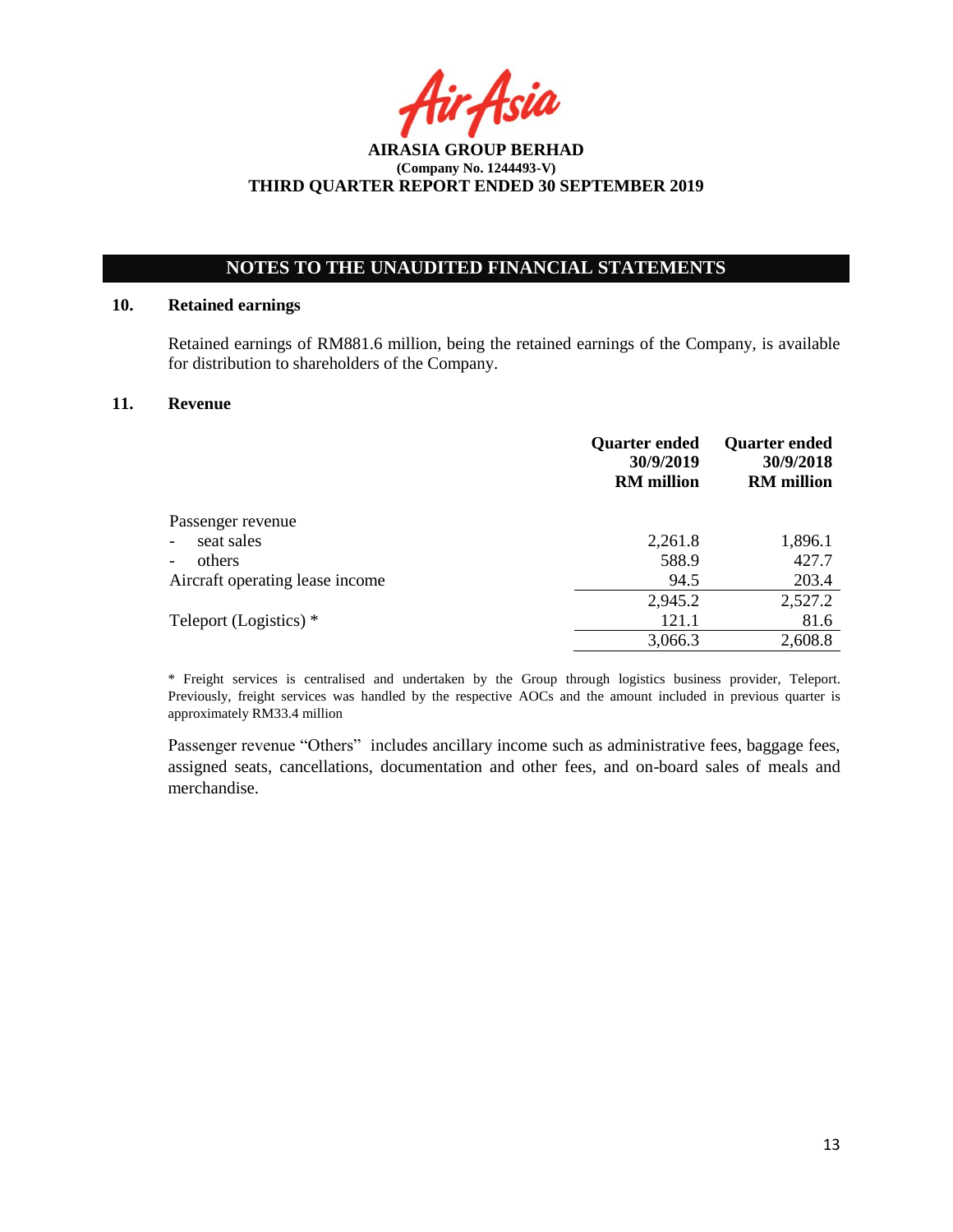# **NOTES TO THE UNAUDITED FINANCIAL STATEMENTS**

## **12. Other income**

|                                                        | <b>Quarter ended</b><br>30/9/2019<br><b>RM</b> million | <b>Quarter ended</b><br>30/9/2018<br><b>RM</b> million |
|--------------------------------------------------------|--------------------------------------------------------|--------------------------------------------------------|
| Fees charged for provision of commercial air transport |                                                        |                                                        |
| services                                               | 25.3                                                   | 25.6                                                   |
| Gain on disposal of property, plant and equipment      | 92.1                                                   | 10.8                                                   |
| Charter income                                         |                                                        | 22.8                                                   |
| Others                                                 | 40.4                                                   | 39.2                                                   |
|                                                        | 157.8                                                  | 98.4                                                   |

Other income "Others" includes commission and advertising income, forfeited revenue and insurance claims.

# **13. Finance income/(costs) and foreign exchange gains/(losses)**

|                                                                                   | Quarter<br>ended<br>30/9/19<br><b>RM</b> million | Quarter<br>ended<br>30/9/18<br><b>RM</b> million | Year ended<br>30/9/19<br><b>RM</b> million | Year ended<br>30/9/18<br><b>RM</b> million |
|-----------------------------------------------------------------------------------|--------------------------------------------------|--------------------------------------------------|--------------------------------------------|--------------------------------------------|
| (a) Finance income                                                                |                                                  |                                                  |                                            |                                            |
| Interest income from:                                                             |                                                  |                                                  |                                            |                                            |
| - deposits with licensed banks                                                    | 16.1                                             | 2.3                                              | 39.8                                       | 15.0                                       |
| Discounting effect on financial instruments and others                            |                                                  | 12.0                                             | 0.4                                        | 13.5                                       |
|                                                                                   | 16.1                                             | 14.3                                             | 40.2                                       | 28.5                                       |
| (b) Finance costs                                                                 |                                                  |                                                  |                                            |                                            |
| Bank borrowings                                                                   | (77.8)                                           | (89.0)                                           | (193.4)                                    | (306.0)                                    |
| Amortisation of premiums for interest rate caps                                   | (0.6)                                            | (36.5)                                           | (2.6)                                      | (47.9)                                     |
| Discounting effect on financial instruments, bank<br>facilities and other charges | (1.8)                                            | (16.7)                                           | (10.6)                                     | (20.9)                                     |
|                                                                                   | (80.2)                                           | (142.2)                                          | (206.6)                                    | (374.8)                                    |
| (c) Foreign exchange gains/(losses)                                               |                                                  |                                                  |                                            |                                            |
| - realized                                                                        | 9.0                                              | 31.4                                             | 29.8                                       | 52.3                                       |
| - unrealized                                                                      | (206.3)                                          | (6.0)                                            | (127.6)                                    | 7.8                                        |
| - fair value movement recycled                                                    | 85.3                                             | 20.5                                             | 78.2                                       | 3.7                                        |
| from cash flow hedge reserve                                                      | (112.0)                                          | 45.9                                             | (19.6)                                     | 63.8                                       |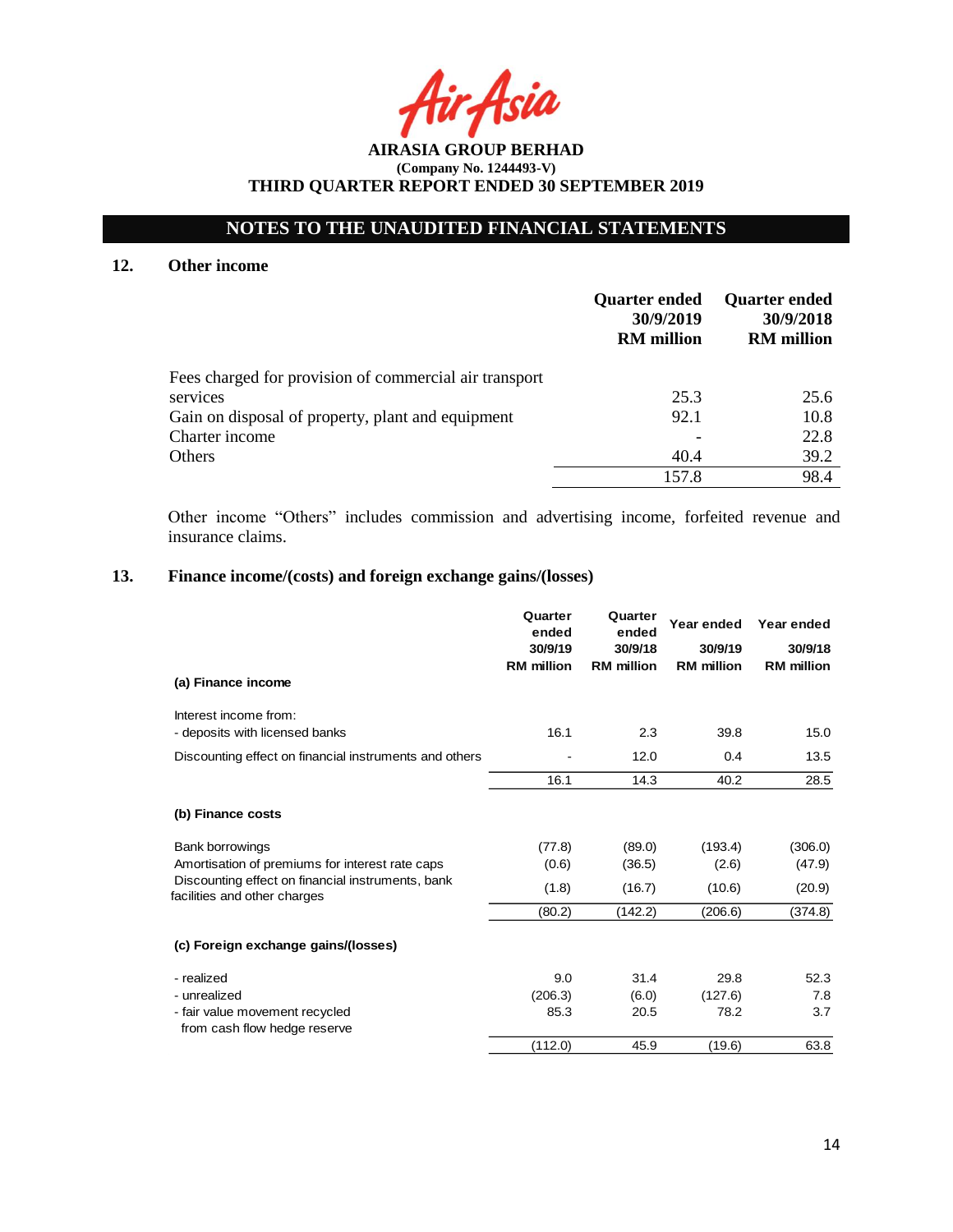Asil

**AIRASIA GROUP BERHAD (Company No. 1244493-V) THIRD QUARTER REPORT ENDED 30 SEPTEMBER 2019**

### **14. Remeasurement gain on retained interest in a former subsidiary**

On 4 January 2018, the share swap agreement between Ground Team Red Holdings Sdn Bhd ("GTRH") and SATS Ltd. ("SATS") was completed, wherein GTRH acquired 80% equity stake in SATS Ground Services Singapore Pte. Ltd in exchange for an 11.4% equity stake in GTRH. On 14th February 2018, the Group further completed the sale and transfer of 38.6% interest in GTRH to SATS for a consideration of SGD119.3 million.

The transaction above resulted in the Group recognizing GTRH as a joint venture in prior year. A re-measurement gain of RM534.7 million had been recognized in the financial statements of the Group arising from this deemed disposal in prior year.

#### *Reclassification of investment in joint venture to investment in associate*

On 1 January 2019, SATS recognized GTRH as a subsidiary on the basis of control of key activities and consolidated the said entity in its financial statements. As the Group can now only exercise significant influence, pursuant to the requirements of the accounting standards, the Group reclassified the investment from "investments in joint venture" to "investments in associates". This reclassification does not have any financial impact to the consolidated income statement.

### **15. Income tax and Deferred tax**

#### **Income tax expense**

The current taxation charge for the quarter of RM12.2 million comprises tax payable on interest income and corporate income taxes for the subsidiaries.

#### **Deferred taxation**

Net deferred tax asset of RM292.3 million was recognised in the current quarter mainly due to reversal of deferred tax liabilities upon completion of sales and leaseback transaction.

## **16. Property, plant and equipment**

(a) acquisition and disposals

During the period ended 30 September 2019, the Group acquired property, plant and equipment with a cost of RM85.3 million (period ended 30 September 2018: RM2,097.8 million).

During the period ended 30 September 2019, proceeds from disposal of property, plant and equipment totaled RM3,901.8 million (period ended 30 September 2018: RM8,304.5million).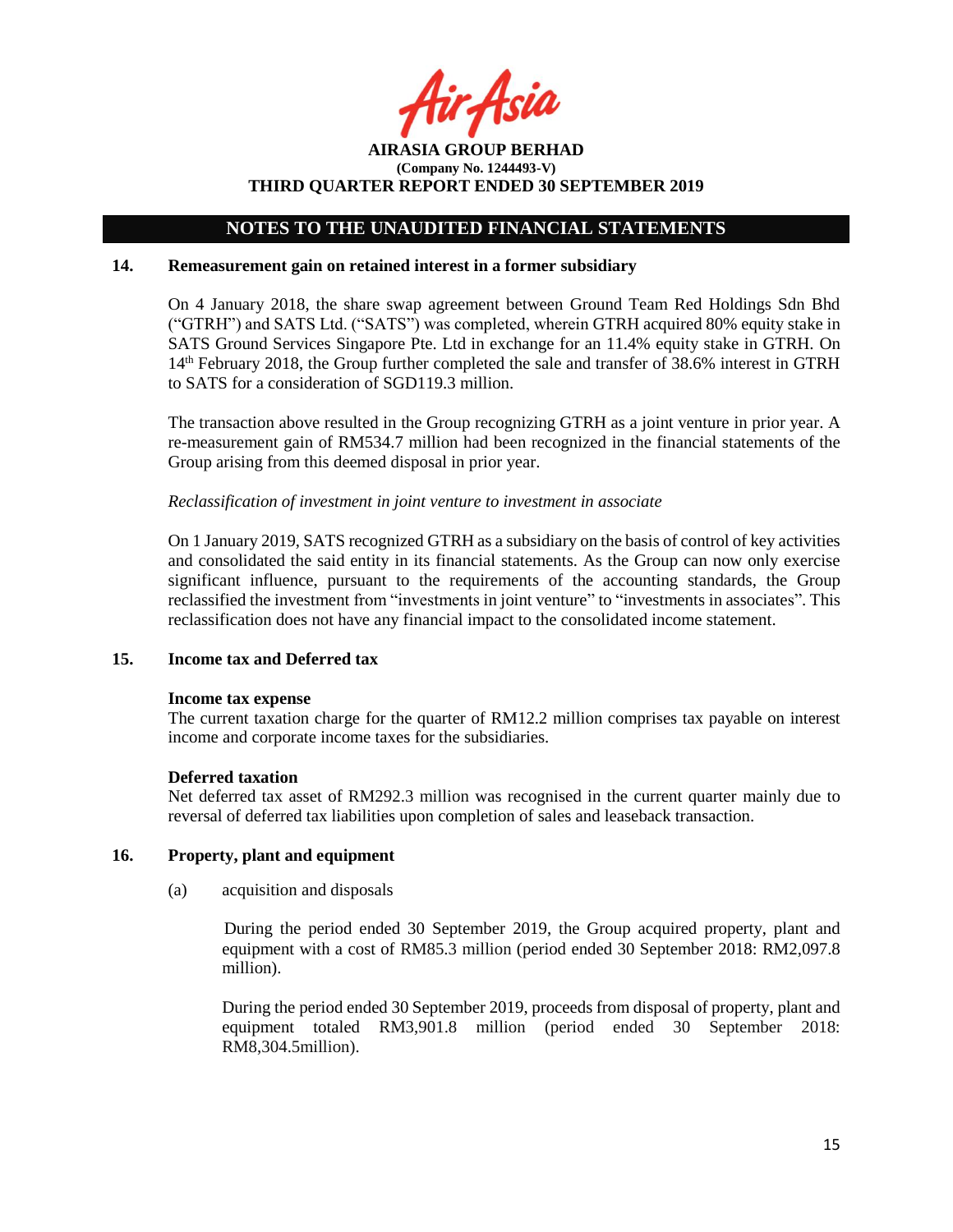Asia

# **NOTES TO THE UNAUDITED FINANCIAL STATEMENTS**

## **16. Property, plant and equipment (cont.d)**

(b) revaluation

There was no revaluation of property, plant and equipment in the quarter under review or in the same quarter of the prior year.

(c) impairment

There was no impairment of property, plant and equipment in the quarter under review or in the same quarter of the prior year.

## **17. Quoted investments and properties**

There was no purchase or disposal of quoted securities for the quarter under review and financial period to date.

### **18. Investments in associates**

|                                               | As at<br>30/9/2019<br><b>RM</b> million | As at<br>31/12/2018<br><b>RM</b> million |
|-----------------------------------------------|-----------------------------------------|------------------------------------------|
| Investment at cost                            | 819.0                                   | 672.2                                    |
| Adjustment due to adoption of MFRS 16         | (100.6)                                 |                                          |
| Reclassified from investment in joint venture | 572.7                                   |                                          |
| Share of results and reserves                 | (558.8)                                 | (389.5)                                  |
|                                               | 732.3                                   | 282.7                                    |

As permitted by MFRS 128, the Group has not recognized our share of losses relating to AirAsia India and AirAsia Japan, where the respective entities share of losses exceeds the Group's interest in these associates. The unrecognized losses the reporting date is RM94.8 million and RM13.0 million respectively.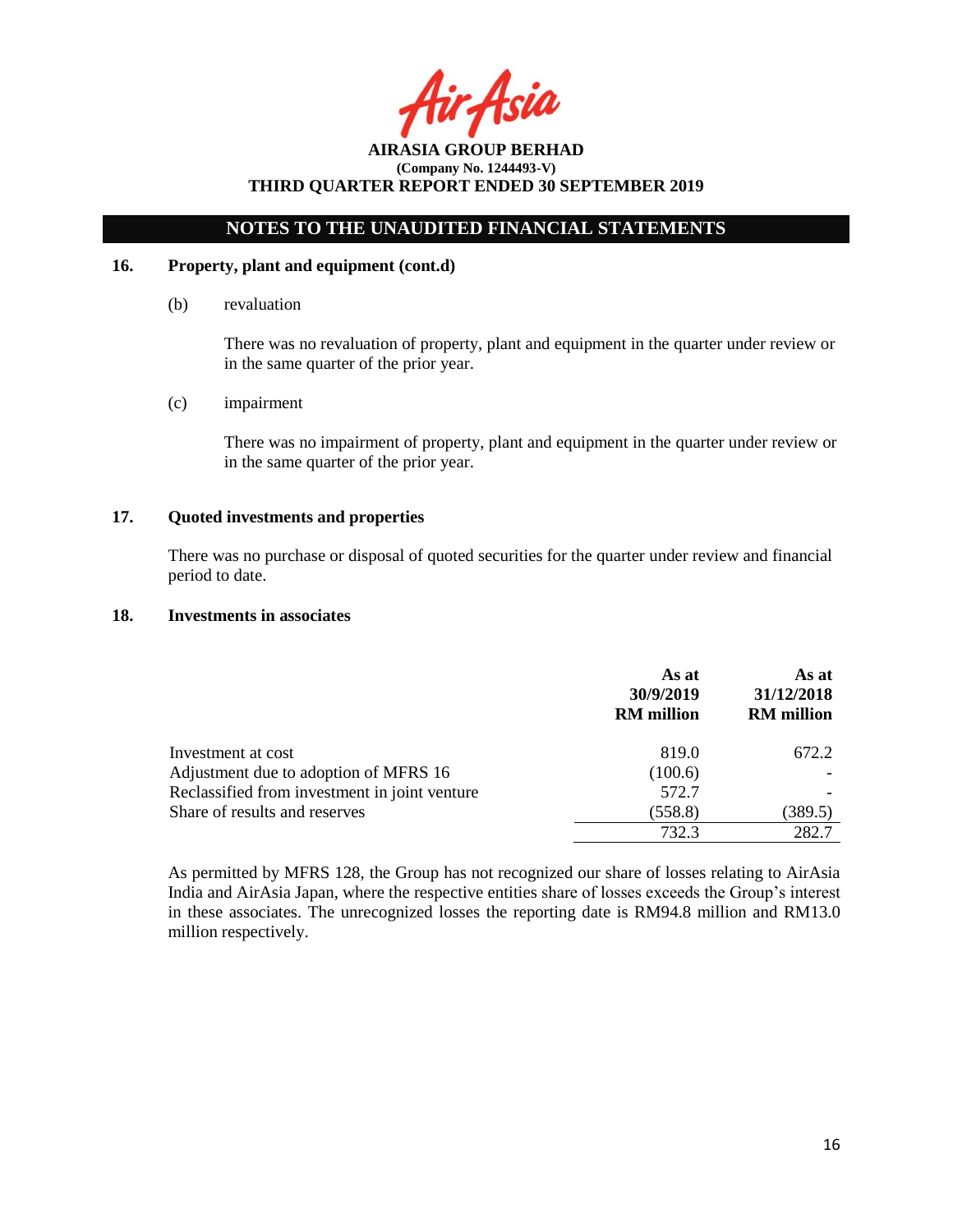Asia

# **NOTES TO THE UNAUDITED FINANCIAL STATEMENTS**

## **19. Receivables and prepayments**

|                                | As at<br>30/9/2019<br><b>RM</b> million | As at<br>31/12/2018<br><b>RM</b> million |
|--------------------------------|-----------------------------------------|------------------------------------------|
| Non-current                    |                                         |                                          |
| Prepayments                    | 2,066.1                                 | 2,011.2                                  |
| Deposits and other receivables | 1,214.3                                 | 1,056.4                                  |
|                                | 3,280.4                                 | 3,067.6                                  |
| Current                        |                                         |                                          |
| Trade and other receivables    | 414.2                                   | 485.9                                    |
| Prepayments                    | 803.8                                   | 829.9                                    |
| Deposits                       | 35.8                                    | 79.2                                     |
|                                | 1,253.8                                 | 1,395.0                                  |

Prepayments include advances for the purchase of fuel as well as prepaid engine maintenance costs to the service provider.

# **20. Trade and other payables**

|                            | As at<br>30/9/2019<br><b>RM</b> million | As at<br>31/12/2018<br><b>RM</b> million |
|----------------------------|-----------------------------------------|------------------------------------------|
| Non-current                |                                         |                                          |
| Other payables             | 358.4                                   | 308.6                                    |
| Current                    |                                         |                                          |
| Trade payables             | 393.9                                   | 538.2                                    |
| Other payables             | 512.7                                   | 436.2                                    |
| Accruals for fuel          | 243.1                                   | 149.6                                    |
| Collateral for derivatives | 40.9                                    | 79.4                                     |
| Others                     | 503.9                                   | 765.7                                    |
|                            | 1,694.5                                 | 1,969.1                                  |

Other payables and accruals include accruals for operational expenses, passenger service charges payable to airport authorities and security deposits for leased aircraft.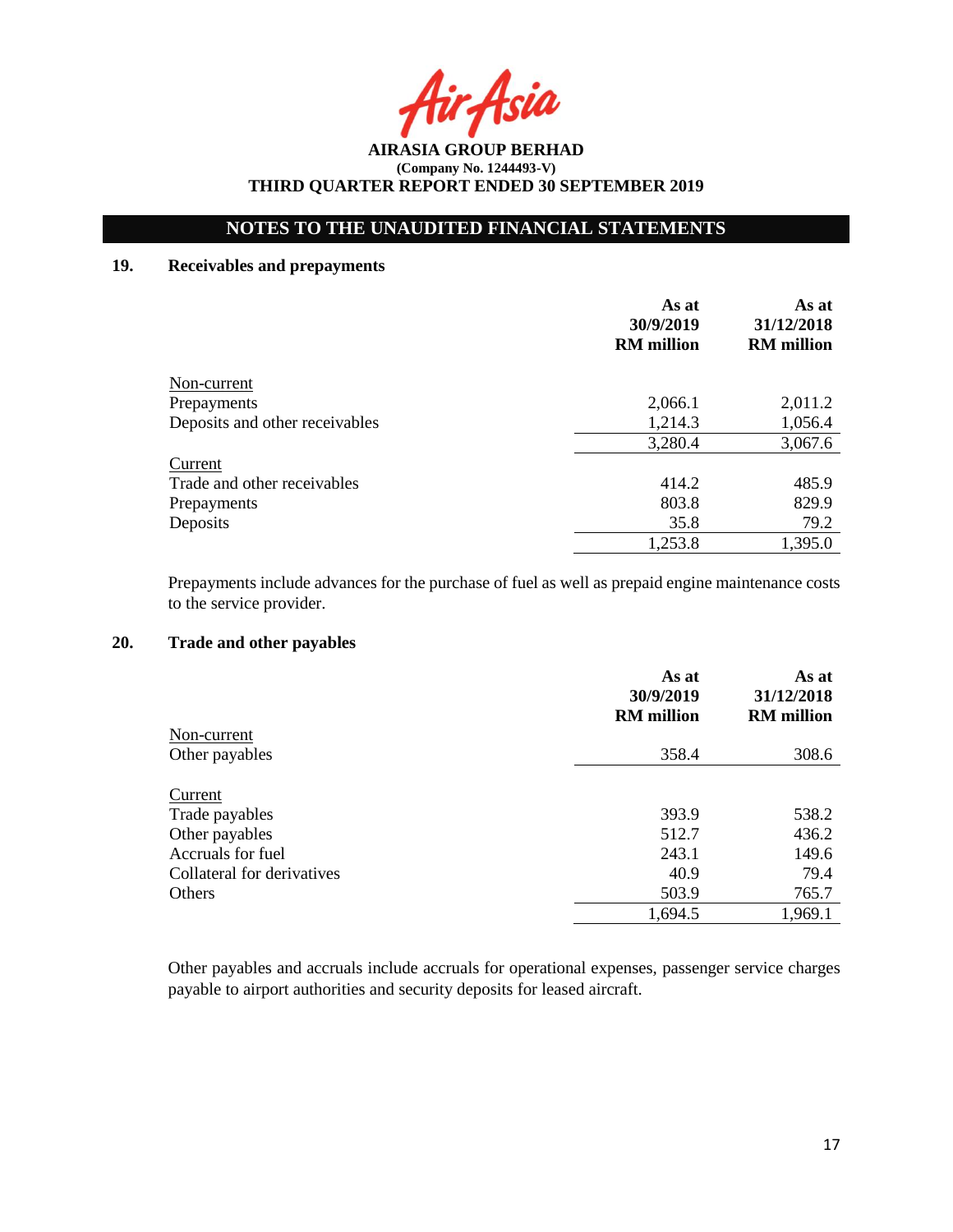Asia

**AIRASIA GROUP BERHAD (Company No. 1244493-V) THIRD QUARTER REPORT ENDED 30 SEPTEMBER 2019**

### **21. Aircraft maintenance provision/ payables**

Aircraft maintenance provision/ payables relates to maintenance costs that needs to be incurred for maintaining the aircraft as long as it is currently still in use and on the return of lease aircraft.

#### **22. Assets classified as held for sale and liabilities associated with assets held for sale**

On 24 December 2018, an indirect subsidiary of the Group, Asia Aviation Capital Limited ("AACL") entered into a Sale and Purchase Agreement with AS Air Lease Holdings 5T DAC and AS Air Lease 8 (Offshore) LP, both entities controlled by Castlelake L.P for the disposal of Merah Aviation Asset Holding Limited, Merah Aviation Asset Holdings Two Limited, Merah Aviation Holdings Three Limited, Merah Aviation Asset Holding Four Limited and Merah Aviation Asset Holding Five Limited, which collectively own twenty five (25) aircrafts to be leased to AirAsia Berhad, for an aggregate consideration of USD768 million (approximately RM3,216.4 million).

The above are completed as at 30 September 2019 and accordingly, no further disclosure is required.

### **23. Borrowings**

|                                                          | As at<br>30/9/2019<br><b>RM</b> million | As at<br>31/12/2018<br><b>RM</b> million |
|----------------------------------------------------------|-----------------------------------------|------------------------------------------|
| Short term                                               |                                         |                                          |
| Term loans                                               | 365.5                                   | 325.4                                    |
| Finance lease liabilities                                |                                         | 58.3                                     |
| <b>Commodity Murabahah Finance</b>                       | 5.4                                     | 22.2                                     |
| Revolving credit                                         | 200.0                                   | 17.3                                     |
|                                                          | 570.9                                   | 423.2                                    |
| Long term                                                |                                         |                                          |
| Term loans                                               | 120.3                                   | 530.2                                    |
| Finance lease liabilities                                |                                         | 178.5                                    |
| <b>Commodity Murabahah Finance</b>                       |                                         | 73.3                                     |
|                                                          | 120.3                                   | 782.0                                    |
|                                                          |                                         |                                          |
| Liabilities directly associated with asset held for sale |                                         | 1,834.3                                  |
| Total                                                    | 691.2                                   | 3,039.5                                  |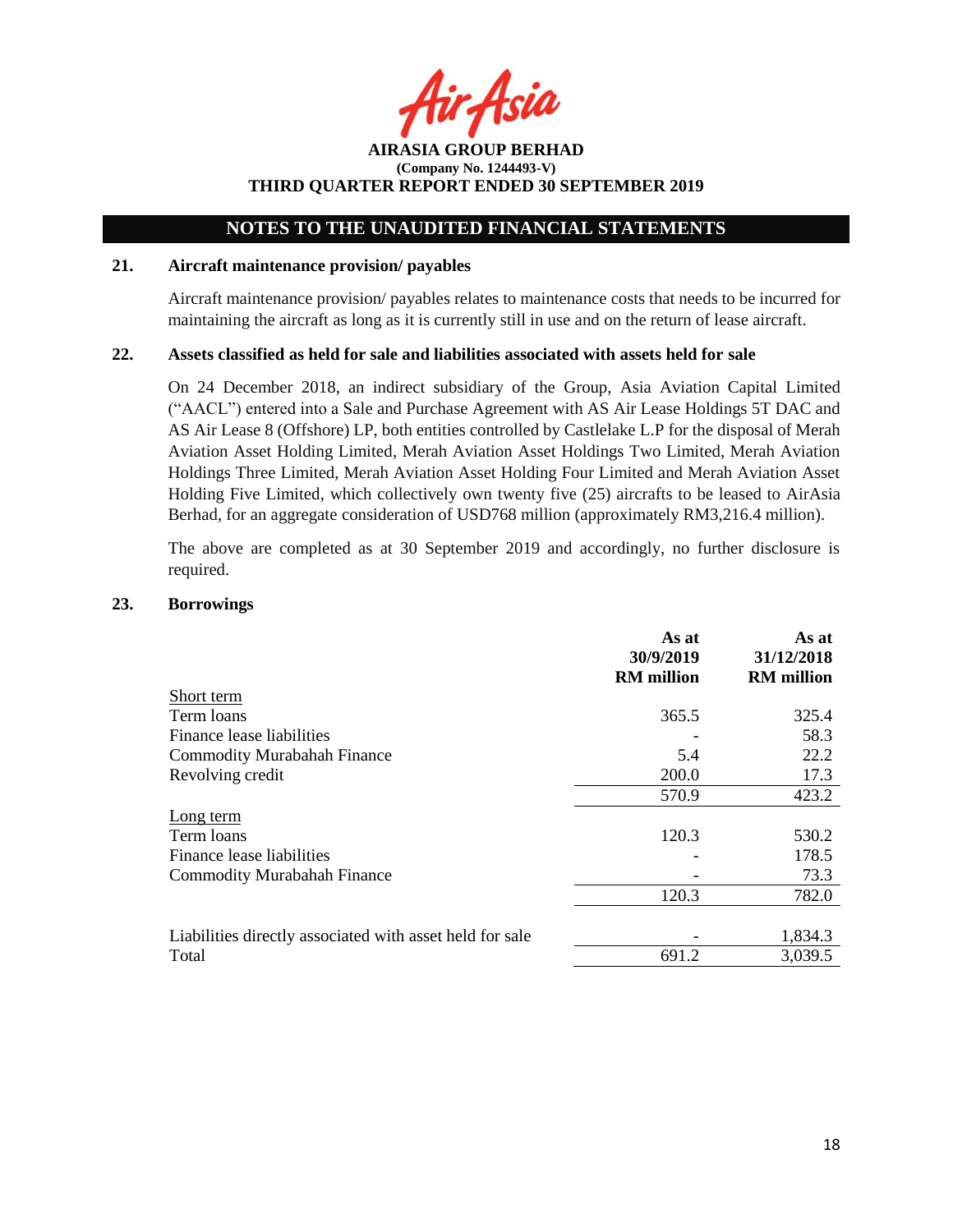Asil

**AIRASIA GROUP BERHAD (Company No. 1244493-V) THIRD QUARTER REPORT ENDED 30 SEPTEMBER 2019**

## **23. Borrowings (cont'd)**

The currency profile of borrowings are as follows:

|                          | As at<br>30/9/2019<br><b>RM</b> million | As at<br>31/12/2018<br><b>RM</b> million |
|--------------------------|-----------------------------------------|------------------------------------------|
| Ringgit Malaysia         | 205.4                                   | 95.5                                     |
| <b>US Dollar</b>         | 336.0                                   | 2,719.9                                  |
| Euro                     |                                         | 56.2                                     |
| Philippine Peso          | 97.0                                    | 94.5                                     |
| <b>Indonesian Rupiah</b> | 52.8                                    | 73.4                                     |
|                          | 691.2                                   | 3,039.5                                  |

Total borrowings include secured liabilities of the Group of RM394.2 million. These are secured by the following:

- (a) Assignment of rights under contract with Airbus over each aircraft;
- (b) Assignment of insurance of each aircraft; and
- (c) Assignment of airframe and engine warranties of each aircraft.

The maturity period of non-current borrowing is 8 years and below. The Group has substantially hedged its foreign exchange exposure through foreign exchange contracts as explained in Note 25 (a).

## **24. Lease liabilities**

The Group has adopted MFRS 16: Leases beginning 1 January 2019. The lease liabilities is supported by the corresponding Rights of Use asset of RM12.4 billion. The lease liabilities are repayable on a monthly basis based on the lease agreement.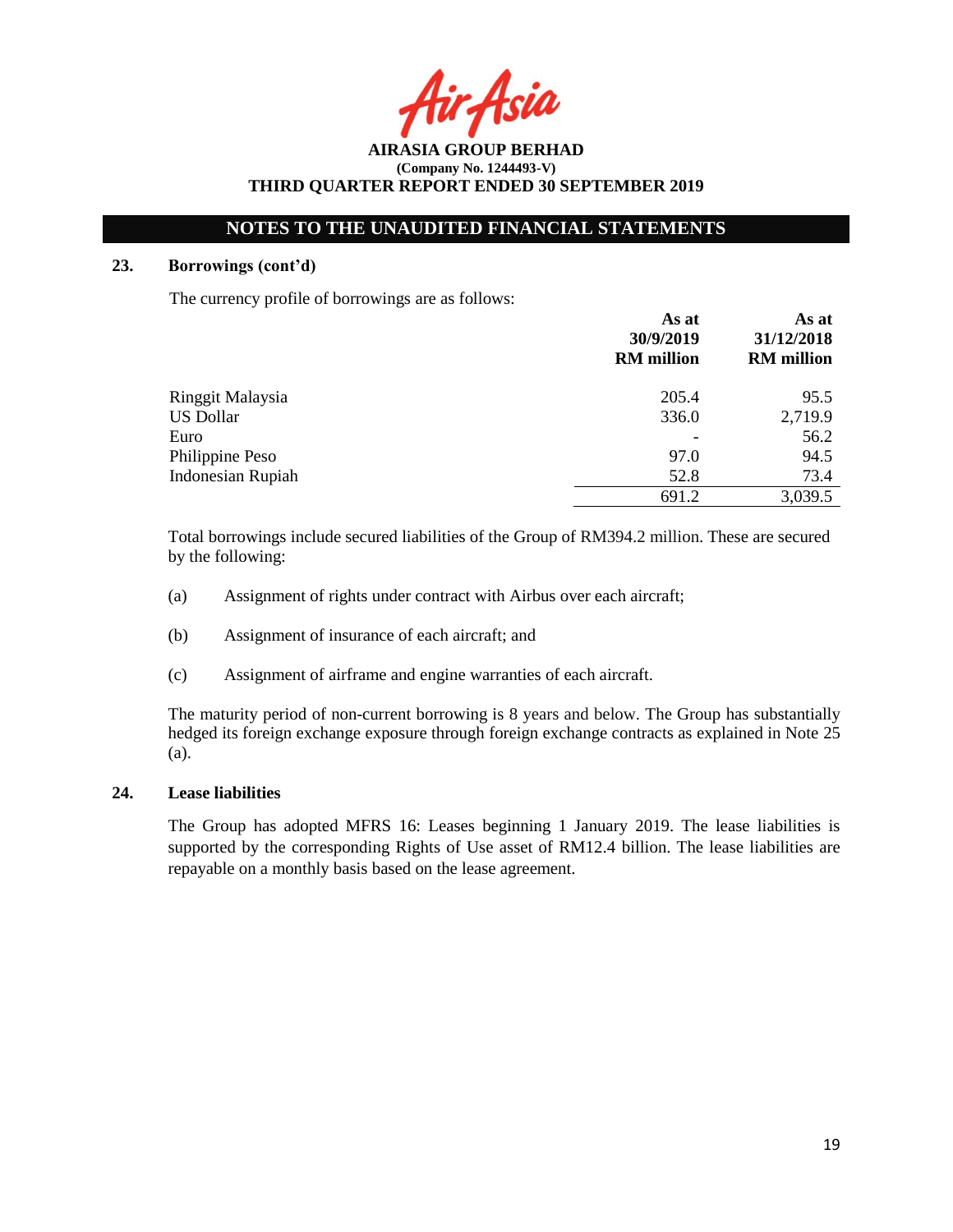Asia

# **NOTES TO THE UNAUDITED FINANCIAL STATEMENTS**

### **25. Derivative financial instruments**

(a) Forward Foreign Exchange Contracts

As at 30 September 2019, the Group has entered into Foreign Currency Swaps to hedge the USD dollar liabilities into Malaysia Ringgit ("MYR").

(b) Interest Rate Hedging.

As at 30 September 2019, the Group has interest rate swaps and cross-currency interest rate swaps which have an outstanding amount of US\$507 million.

(c) Fuel Hedging

As at 30 September 2019, the Group has entered into Brent swaps which represent up to 86% of the Group's total budgeted fuel consumption for remaining of year 2019.

For the year 2020 and 2021, Brent swaps represents up to 73% and 20% of the Group's total budgeted fuel consumption each of the years respectively.

| <b>Type of Derivatives</b>          |                        | <b>Fair value</b><br>30/9/2019 |
|-------------------------------------|------------------------|--------------------------------|
|                                     | <b>Notional Value</b>  | <b>Assets/(Liabilities)</b>    |
|                                     | <b>Barrels</b> million | <b>RM</b> million              |
| <b>Fuel contract</b>                |                        |                                |
| less than 1 year                    | 4.6                    | (43.9)                         |
| 1 year to 3 years<br>$\blacksquare$ | 10.2                   | (159.8)                        |
| <b>Total</b>                        | 14.8                   | (203.7)                        |
|                                     |                        |                                |
| Interest rate contracts             | <b>RM</b> million      | <b>RM</b> million              |
| less than 1 year                    | 231.7                  | (1.3)                          |
| 1 year to 3 years                   | 530.4                  | (25.2)                         |
| More than 3 years                   | 1,062.1                | (63.5)                         |
| Total                               | 1,824.2                | (90.0)                         |
|                                     |                        |                                |
| <b>Foreign currency contracts</b>   | <b>RM</b> million      | <b>RM</b> million              |
| less than 1 year                    | 217.8                  | 38.9                           |
| 1 year to 3 years                   | 442.3                  | 89.8                           |
| More than 3 years                   | 542.9                  | 139.0                          |
| <b>Total</b>                        | 1,203.0                | 267.7                          |

The related accounting policies, cash requirements of the derivatives, risks associated with the derivatives and policies to mitigate those risks are unchanged since the last financial year.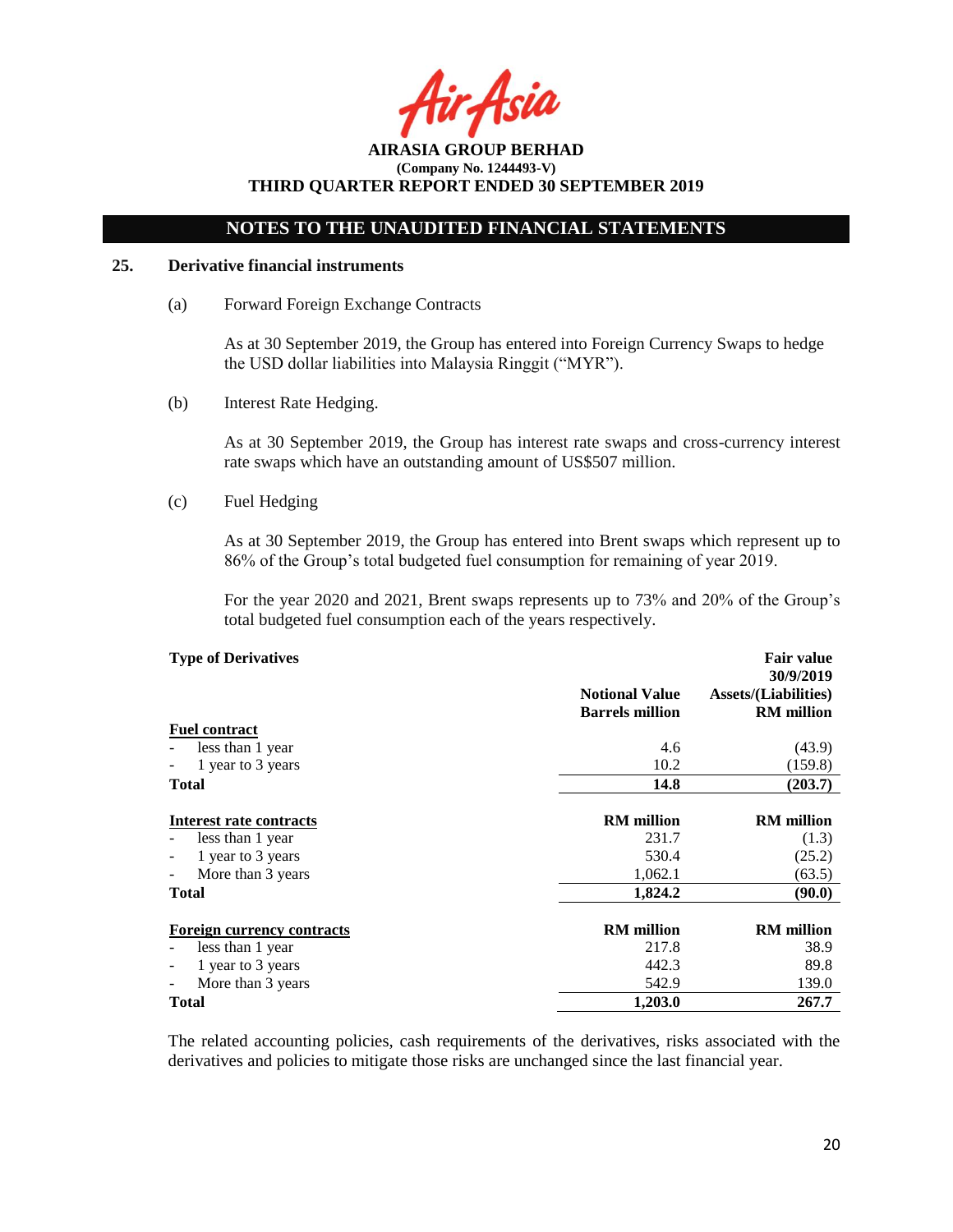Asia

# **NOTES TO THE UNAUDITED FINANCIAL STATEMENTS**

## **26. Status of corporate proposals announced**

*Proposed sales and leaseback for twenty five (25) aircraft to CastleLake L.P*

On 8<sup>th</sup> August 2019, AACL completed the disposal of its entire equity interest in Merah Aviation Asset Holding Limited, Merah Aviation Asset Holding Two Limited, Merah Aviation Asset Holding Three Limited, Merah Aviation Asset Holding Four Limited and Merah Aviation Asset Holdings Five Limited which holds five (5) aircraft assets each. The total gross proceeds received to date from the proposed sales and leaseback of a total of twenty-five (25) aircraft is USD739.4 million.

### **27. Post balance sheet events**

There are no post balance sheet events to be reported.

# **28. Contingent assets**

As at the date of this report, the Group does not have any contingent assets.

# **29. Changes in contingent liabilities since the last annual balance sheet date**

There were no material changes in contingent liabilities since the audited financial statements of the Group for the financial year ended 31 December 2018.

## **30. Capital commitments outstanding not provided for in the interim financial report**

Capital commitments for property, plant and equipment:

|                             | As at<br>30/9/2019<br><b>RM</b> million | As at<br>31/12/2018<br><b>RM</b> million |
|-----------------------------|-----------------------------------------|------------------------------------------|
| Approved and contracted for | 116,472.0                               | 88,640.5                                 |
|                             |                                         |                                          |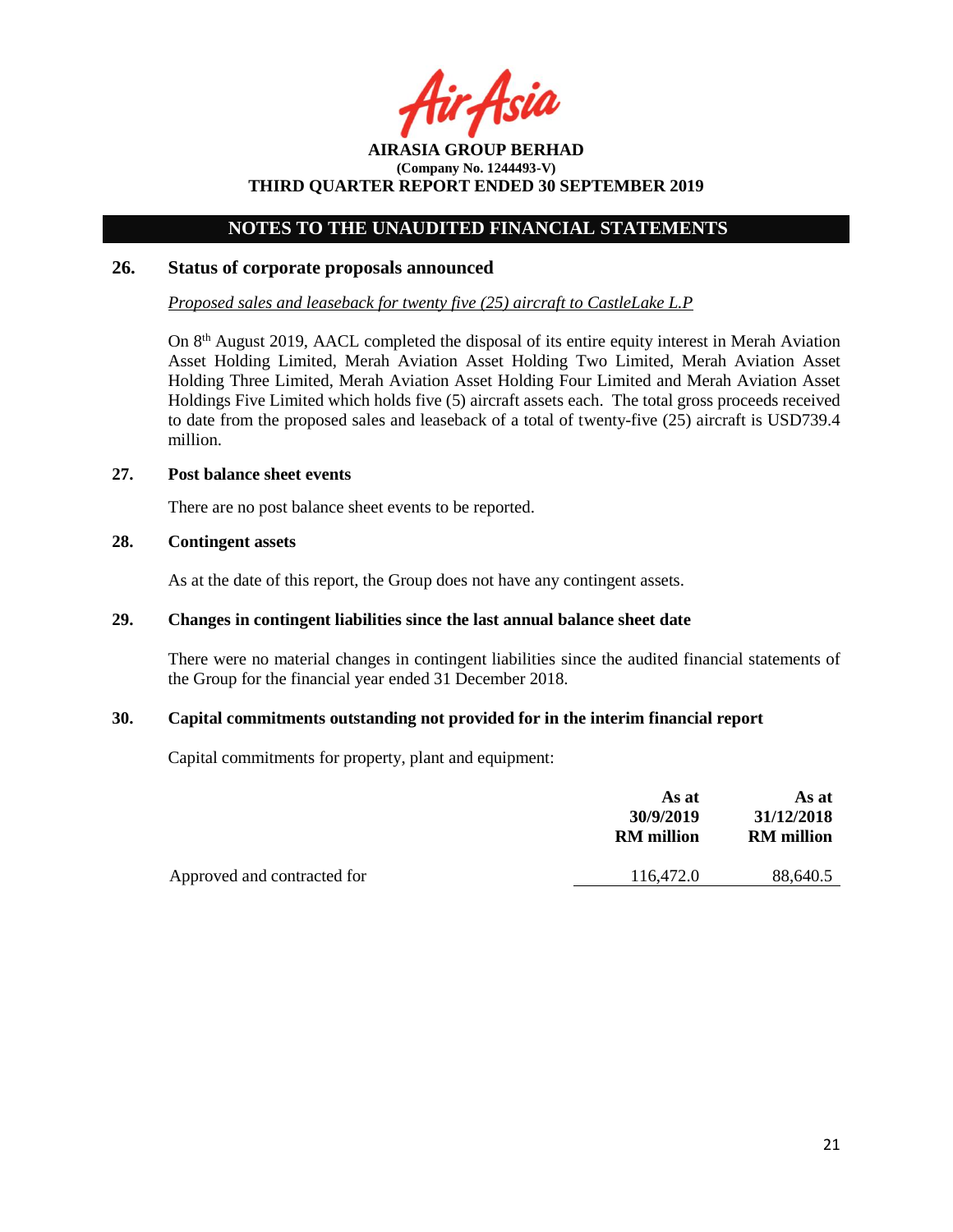**AIRASIA GROUP BERHAD (Company No. 1244493-V) THIRD QUARTER REPORT ENDED 30 SEPTEMBER 2019**

# **31. Material related party transactions**

Significant related party transactions which were entered into on agreed terms and conditions for the quarter ended 30 September 2019 are set out below:

|    |                                               | <b>Quarter ended</b><br>30/9/2019<br><b>RM</b> million | <b>Quarter ended</b><br>30/9/2018<br><b>RM</b> million |
|----|-----------------------------------------------|--------------------------------------------------------|--------------------------------------------------------|
| 1. | Transaction of the Group with associates of a |                                                        |                                                        |
|    | subsidiary                                    |                                                        |                                                        |
|    | a. Lease rental income on aircraft            |                                                        |                                                        |
|    | Thai AirAsia                                  | 68.2                                                   | 93.9                                                   |
|    | India AirAsia                                 | 24.3                                                   | 57.2                                                   |
|    | Japan AirAsia<br>$\overline{\phantom{0}}$     | 12.0                                                   | 8.1                                                    |
| 2. | Transaction of the Group with company with    |                                                        |                                                        |
|    | common directors and shareholders             |                                                        |                                                        |
|    | a. Lease rental income on aircraft            |                                                        |                                                        |
|    | PT Indonesia AirAsia Extra                    |                                                        | 17.2                                                   |
|    | b. Wet lease expenses on aircraft             |                                                        |                                                        |
|    | PT Indonesia AirAsia Extra                    | 26.0                                                   | 21.5                                                   |
|    | c. Purchase of cargo transportation capacity  |                                                        |                                                        |
|    | AirAsia X Berhad                              | 44.2                                                   |                                                        |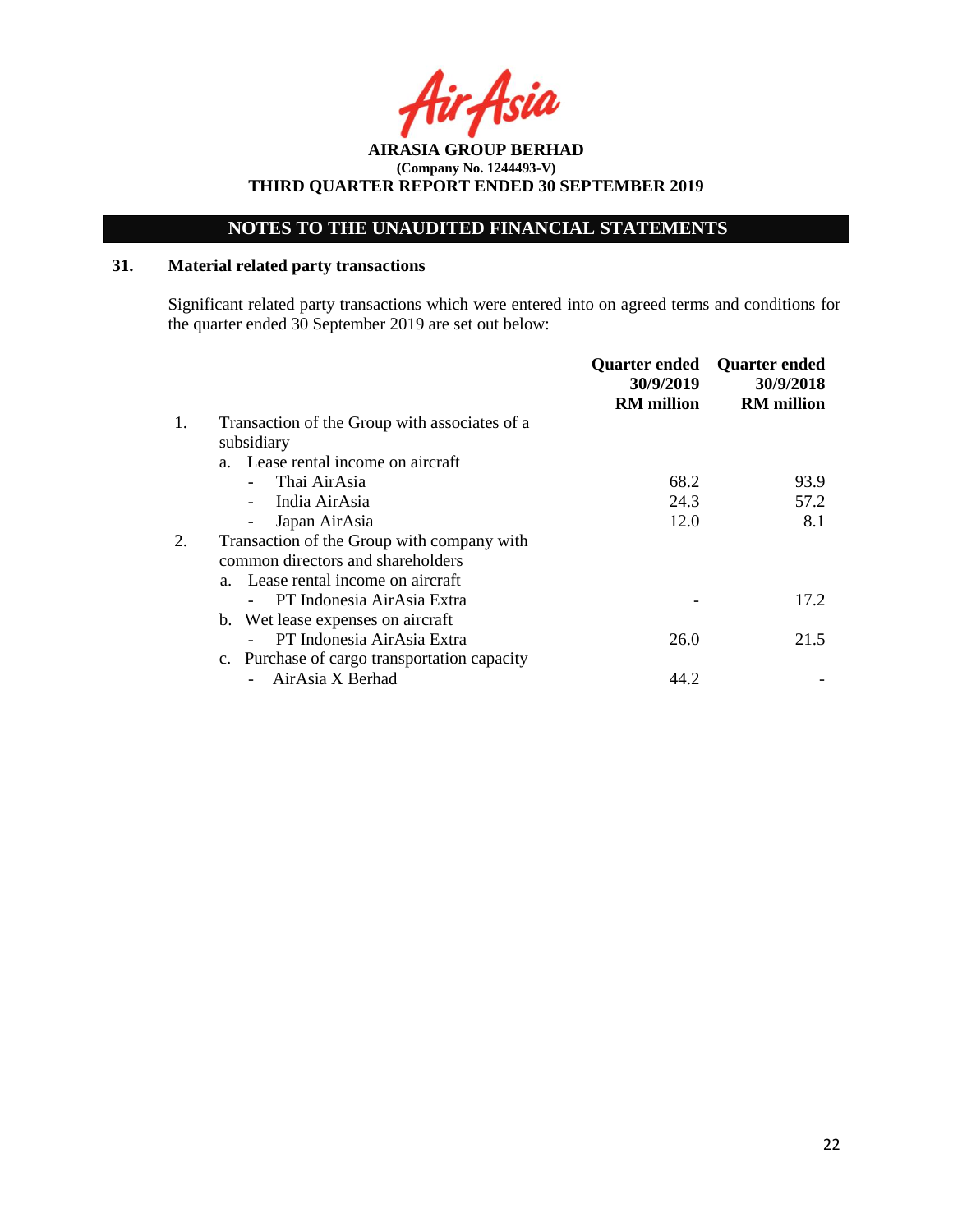Asia

**AIRASIA GROUP BERHAD (Company No. 1244493-V) THIRD QUARTER REPORT ENDED 30 SEPTEMBER 2019**

### **32. Review of Group Performance**

#### *Consolidated Group Performance*

The Group's nearly doubled its EBITDA for 3Q19, increasing from RM316.2 million recorded in 3Q18 to RM691.2 million. However, the Group reported a Loss Before Tax ("LBT") of RM347.6 million compared to a Profit Before Tax ("PBT") of RM308.5 million in 3Q18. Included in the LBT was an amount of RM237.7 million, being the fair value loss on derivatives and RM206.3 million of unrealized losses on foreign exchange, net off against gain on disposal of property, plant and equipment of RM92.1 million. 3Q18 also reported a one off gain from disposal of its investment in an associate of RM170.8 million.

#### **Airline**

## **Performance indicators**

|                                    | <b>Jul - Sep 2019</b> | <b>Jul - Sep 2018</b> | <b>Change %</b> |
|------------------------------------|-----------------------|-----------------------|-----------------|
| Passengers Carried                 | 13,002,178            | 10,878,146            | 20%             |
| Capacity                           | 15,501,606            | 12,722,682            | 22%             |
| Seat Load Factor                   | 84%                   | 86%                   | $-2$            |
| RPK (million)                      | 16,021                | 13,612                | 18%             |
| ASK (million)                      | 19,024                | 15,962                | 19%             |
| Average Fare (RM)                  | 176                   | 172                   | 2%              |
| Unit Passenger Revenue (RM)        | 215                   | 217                   | $-1%$           |
| Revenue / ASK (sen)                | 15.02                 | 14.83                 | 1%              |
| Revenue / ASK (US cents)           | 3.59                  | 3.55                  | $1\%$           |
| Cost / ASK (sen)                   | 15.29                 | 13.77                 | 11%             |
| Cost / ASK (US cents)              | 3.66                  | 3.30                  | 11%             |
| Cost / ASK-ex Fuel (sen)           | 9.63                  | 8.05                  | 20%             |
| Cost / ASK-ex Fuel (US cents)      | 2.31                  | 1.93                  | 20%             |
| Aircraft (end of period)           | 147                   | 124                   | 23              |
| Average Stage Length (km)          | 1,224                 | 1,249                 | $-2%$           |
| Number of Flights                  | 85,403                | 70,368                | 21%             |
| Fuel Consumed (Barrels)            | 3,045,478             | 2,587,339             | 18%             |
| Average Fuel Price (US\$ / Barrel) | 85                    | 89                    | -5%             |

Exchange Rate: RM:USD – 4.172 - Prior year US cent and dollar are restated at current average exchange rate during the quarter and year to date for ease of reference

Average Fuel Price/ Barrel restated using current average exchange rate for comparison is US\$96/barrel @ Capacity 2019 include capacity for IAAX aircrafts that was transferred to IAA in 4Q2018.

# Statistics exclude Logistic and Leasing operations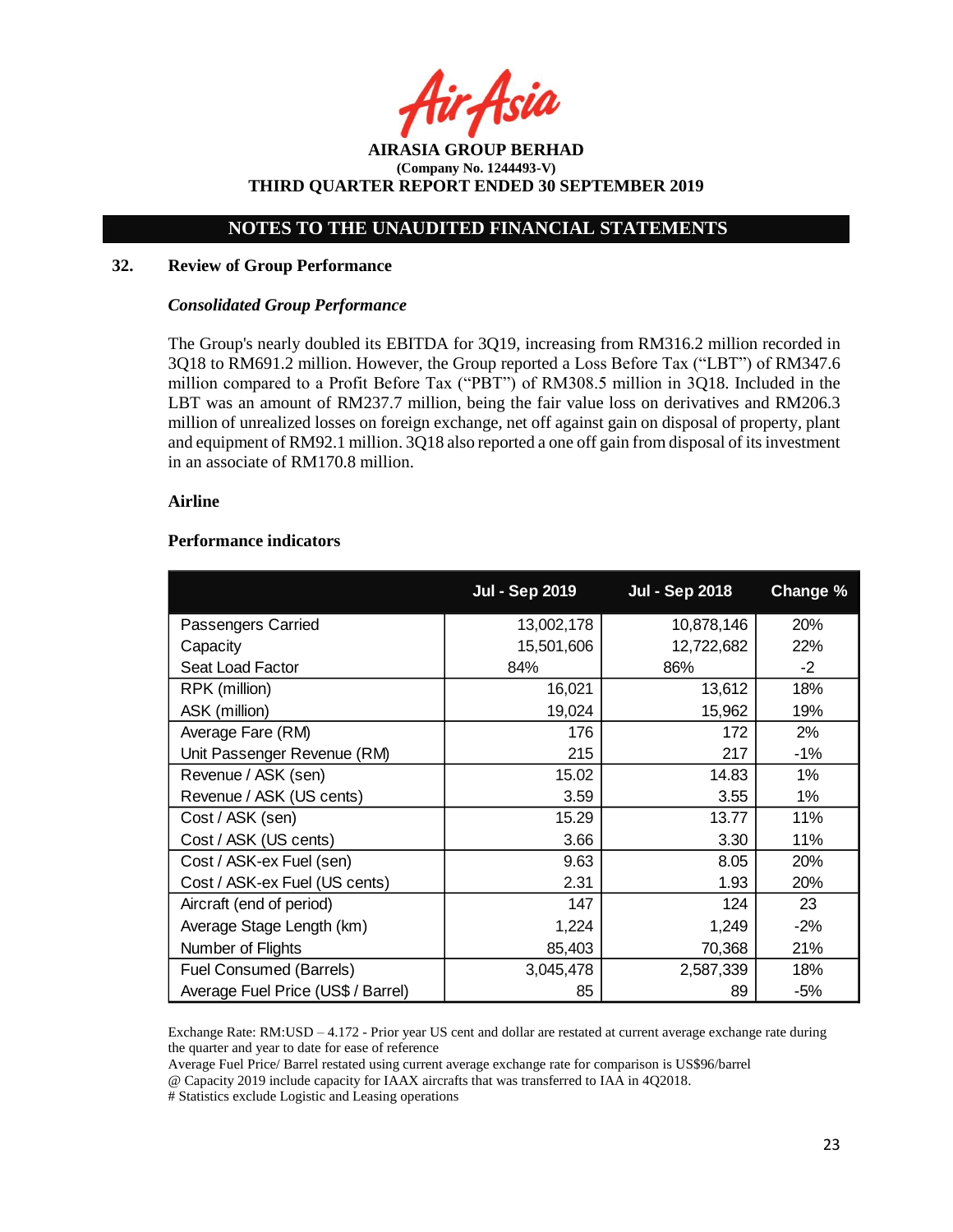# **NOTES TO THE UNAUDITED FINANCIAL STATEMENTS**

## **32. Review of Group Performance - Airline (cont'd.)**

Total Group Revenue for the airline business for 3Q19 grew 17% to RM2,945.2 million, from RM2,527.2 million recorded in 3Q18. The growth was mainly attributed to 20% increase in total passengers carried and a 1% increase in RASK to 3.59 US cents.

In Malaysia, capacity for the quarter grew 10%, while IAA added 10% (excluding transfers of aircrafts of IAAX in 4Q18) and PAA added the highest capacity at 19%. Unit Passenger Revenue grew 1% for IAA, 3% for PAA while MAA showed a reduction of 5%. Group RASK improved to 3.59 US cents in the current quarter compared to 3.55 US cents previously. Group CASK for 3Q19 increased to 3.66 US cents from 3.30 US cents in the corresponding quarter. For 3Q19, CASK ex fuel has increased to 2.31 US cents from 1.93 US cents in 3Q18. This was mainly brought about by increases in staff costs, provisions for maintenance and overhaul, user charges and other related expenses and other operating expenses, due to the increase in operations, as well as the impact of adopting MFRS16: Leases.

The Group's airline EBITDA for 3Q19 was RM662.3 million, compared to RM273.0 million in 3Q18. EBITDA for MAA, IAA and PAA were all positive. However, TAA and AAJ, the Group's airline associates, reported losses totaling RM61.8 million with unrecognized losses for AAI and AAJ as disclosed in Note 18.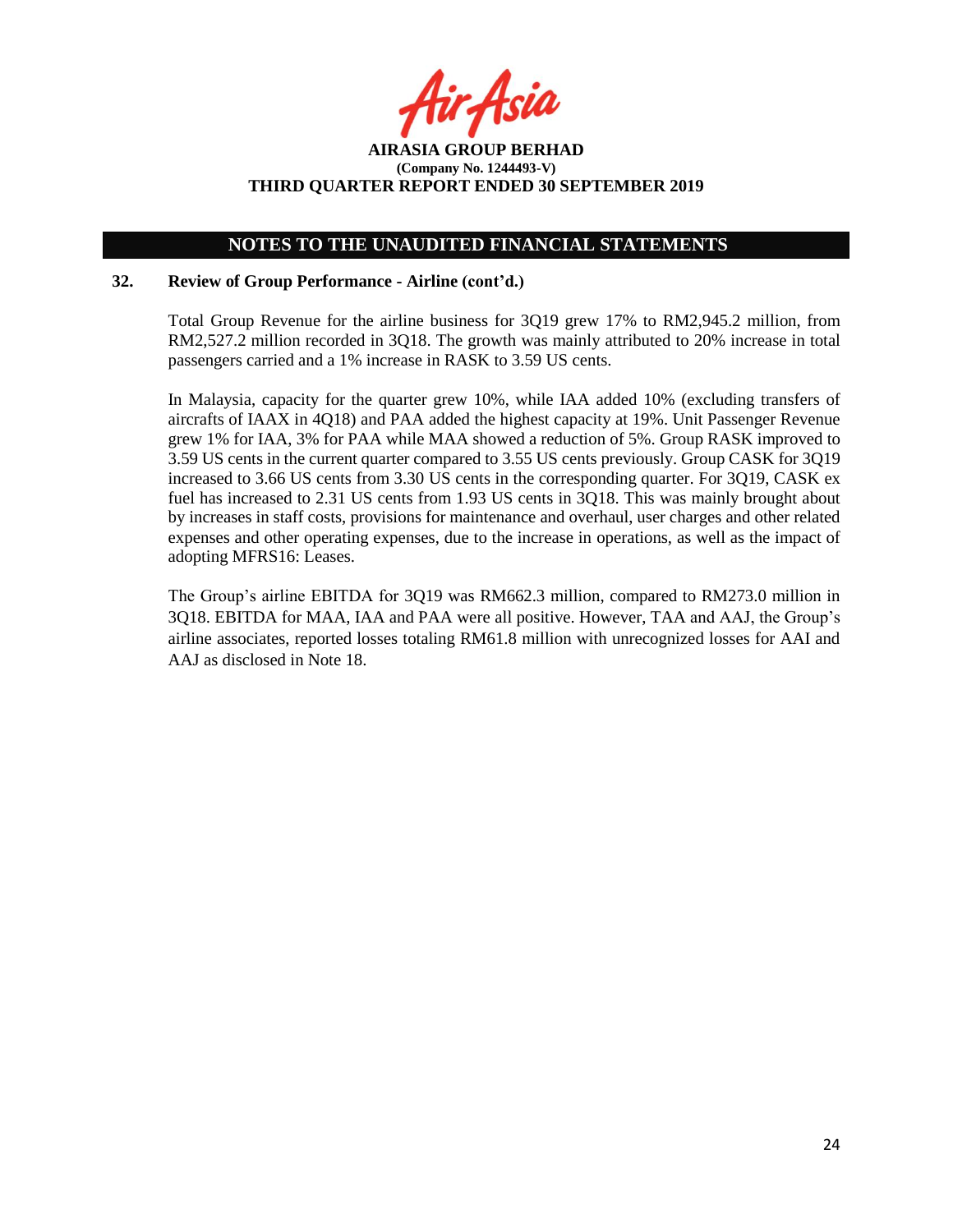Asia

**AIRASIA GROUP BERHAD (Company No. 1244493-V) THIRD QUARTER REPORT ENDED 30 SEPTEMBER 2019**

# **32. Review of Group Performance - Airline (cont'd.)**

**Cashflow commentary for current quarter against corresponding quarter**

|                                        | Period ended      | <b>Period ended</b> |
|----------------------------------------|-------------------|---------------------|
| <b>Net Cash Flow</b>                   | 30/9/2019         | 30/9/2018           |
|                                        | <b>RM</b> million | <b>RM</b> million   |
| Cash from Operating activities         | 2.415.1           | 1,633.9             |
| Cash from/ $(to)$ Investing activities | 4,033.9           | 6,461.2             |
| Cash from/ $(to)$ Financing activities | (7, 424.3)        | (5,528.3)           |
|                                        | (975.3)           | 2,566.8             |

The Group's cash inflow from operations was RM2,415.1 million, compared to inflow of RM1,633.9 million in the same period last year. The increase in investing activities arose mainly from the completion of disposal of aircrafts whilst the increase in outflow from financing activities is as a result of repayment of borrowings and payment of dividend to shareholders.

#### **The net gearing ratio as at 30 September 2019 and 31 December 2018 are as follows:**

|                                                         | As at             | As at             |
|---------------------------------------------------------|-------------------|-------------------|
|                                                         | 30/9/2019         | 31/12/2018        |
|                                                         | <b>RM</b> million | <b>RM</b> million |
| <b>Borrowings</b>                                       | 691.2             | 3,039.4           |
| Lease liabilities                                       | 12,397.8          |                   |
| Less: Deposit, cash and bank balances                   | 2,178.4           | 3,326.9           |
| <b>Net Debt</b>                                         | 10,910.6          | Nil               |
| <b>Total equity</b>                                     | 4,598.1           | 7,784.5           |
| Net gearing ratio (times) – excluding lease liabilities | Nil               | Nil               |
| Net gearing ratio (times)                               | 2.4               |                   |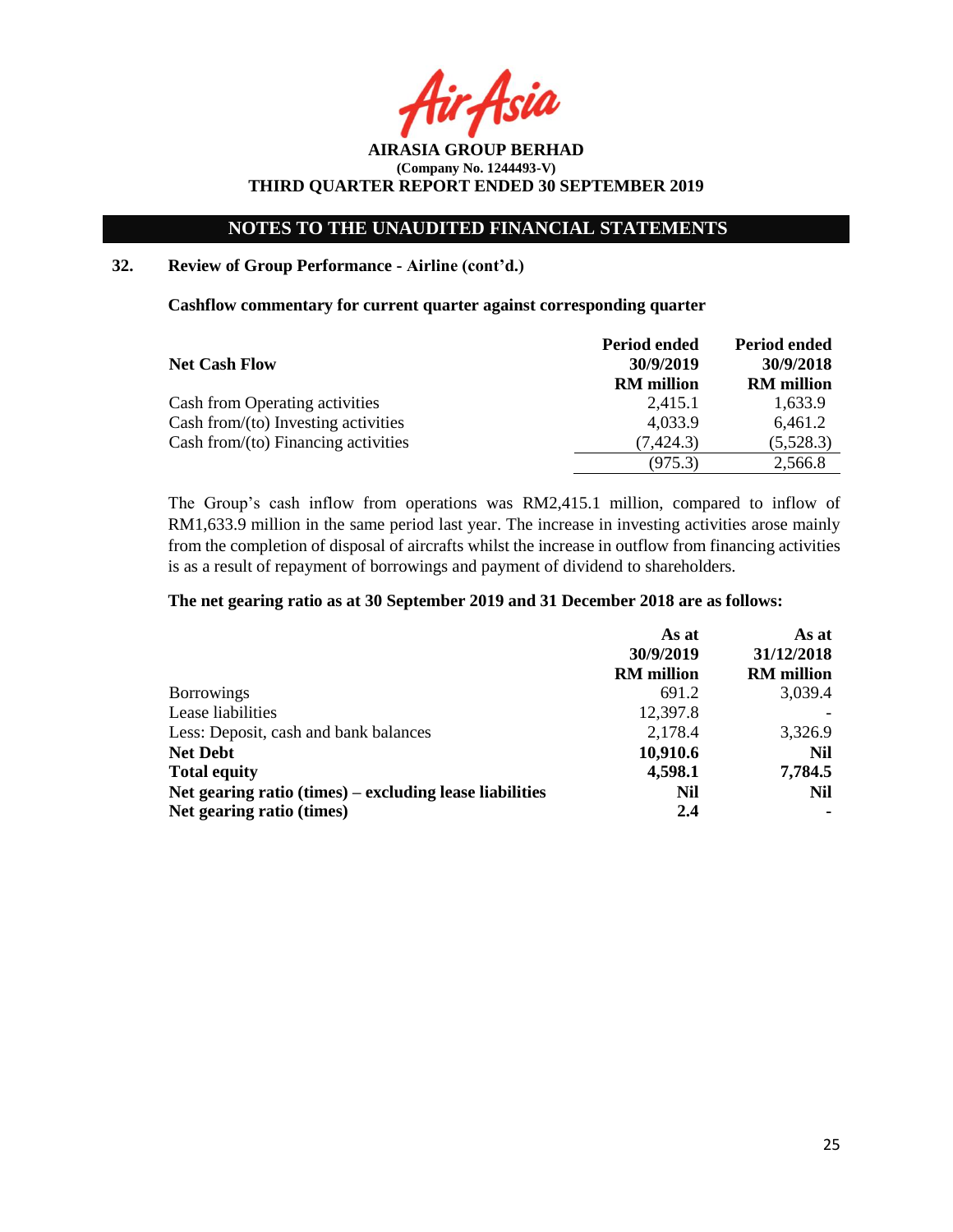·Asia

**AIRASIA GROUP BERHAD (Company No. 1244493-V) THIRD QUARTER REPORT ENDED 30 SEPTEMBER 2019**

**32. Review of Group Performance - Airline (cont'd.)**

*Associate's Performance*

**(a) Thai Air Asia Co. Ltd ("Thai AirAsia")**

## **Performance indicators**

|                                    | Jul - Sep | Jul - Sep | <b>Change</b>  |
|------------------------------------|-----------|-----------|----------------|
|                                    | 2019      | 2018      | %              |
| Passengers Carried                 | 5,284,489 | 5,117,230 | 3%             |
| Capacity                           | 6,547,152 | 6,336,912 | 3%             |
| Seat Load Factor                   | 81%       | 81%       |                |
| RPK (million)                      | 5,444     | 4,979     | 9%             |
| ASK (million)                      | 6,766     | 6,167     | 10%            |
| Average Fare (THB)                 | 1,457     | 1,420     | 3%             |
| Unit Passenger Revenue (THB)       | 1,786     | 1,755     | 2%             |
| Revenue / ASK (THB)                | 1.42      | 1.48      | $-4%$          |
| Revenue / ASK (US cents)           | 4.51      | 4.71      | $-4%$          |
| Cost / ASK (THB)                   | 1.47      | 1.59      | $-8%$          |
| Cost / ASK (US cents)              | 4.68      | 5.07      | $-8%$          |
| Cost / ASK-ex Fuel (THB)           | 0.98      | 0.97      | 1%             |
| Cost / ASK-ex Fuel (US cents)      | 3.12      | 3.09      | $1\%$          |
| Aircraft (end of period)           | 62        | 60        | $\overline{2}$ |
| Average Stage Length (km)          | 1,034     | 972       | 6%             |
| Number of Flights                  | 36,253    | 35,105    | 3%             |
| <b>Fuel Consumed (Barrels)</b>     | 1,237,829 | 1,131,683 | 9%             |
| Average Fuel Price (US\$ / Barrel) | 88        | 101       | $-13%$         |

Exchange Rate: THB:USD – 31.39 - Prior year US cent and dollar are restated at current average exchange rate for ease of reference

Average Fuel Price/ Barrel restated using current average exchange rate for comparison is US\$108/barrel # CASK with adjustments of MFRS16 remains unchanged.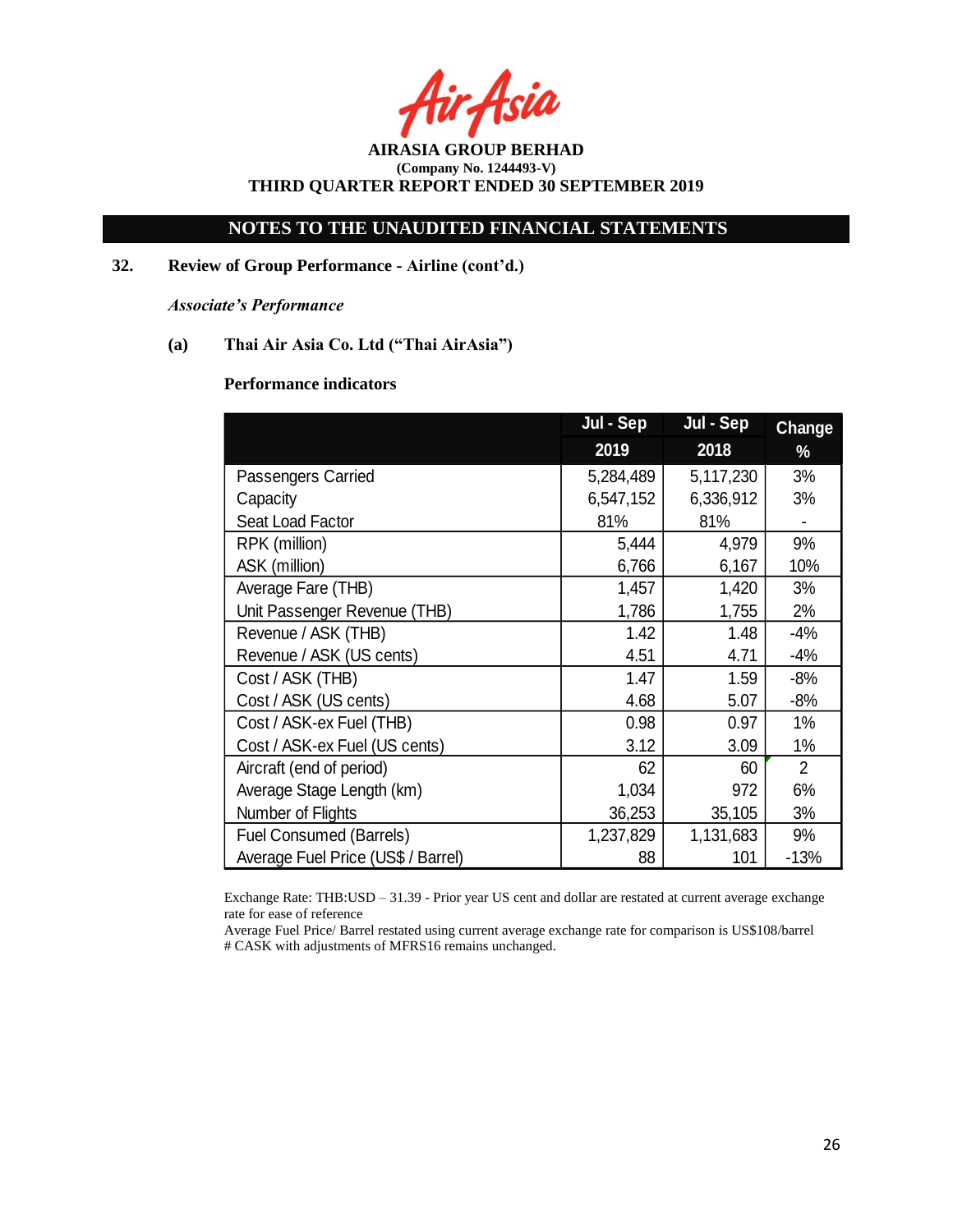Asia

# **NOTES TO THE UNAUDITED FINANCIAL STATEMENTS**

## **32. Review of Group Performance - Airline (cont'd.)**

**(a) Thai Air Asia Co. Ltd ("Thai AirAsia")**

### **Financial Statements**

|                                                                                                                                                                                           | <b>Jul-Sep</b><br>2019<br><b>THB'000</b>                                          | <b>Jul-Sep</b><br>2018<br><b>THB'000</b>                                          |
|-------------------------------------------------------------------------------------------------------------------------------------------------------------------------------------------|-----------------------------------------------------------------------------------|-----------------------------------------------------------------------------------|
| Revenue                                                                                                                                                                                   | 9,419,090                                                                         | 8,944,849                                                                         |
| Operating expenses:<br>- Staff costs<br>- Aircraft fuel expenses<br>- Maintenance and overhaul<br>- User charges and other related expenses<br>- Other operating expenses<br>Other income | (1,624,146)<br>(3,433,079)<br>(853, 823)<br>(1,212,643)<br>(1,210,288)<br>237,996 | (1,363,111)<br>(3,775,203)<br>(841, 313)<br>(1,058,716)<br>(1,002,848)<br>194,205 |
| <b>EBITDAR</b>                                                                                                                                                                            | 1,323,107                                                                         | 1,097,863                                                                         |
| Depreciation of property, plant and equipment<br>Aircraft operating lease expenses<br>Finance income<br>Finance costs<br>Foreign exchange (loss)/gains                                    | (436, 233)<br>(1,296,165)<br>4,327<br>(198, 177)<br>(80,075)                      | (424, 957)<br>(1,321,668)<br>9,914<br>(187, 895)<br>104,297                       |
| <b>Loss before taxation</b>                                                                                                                                                               | (683, 215)                                                                        | (722, 446)                                                                        |
| Tax expense<br>Deferred taxation                                                                                                                                                          | (77, 431)                                                                         | 66,731                                                                            |
| <b>Loss after taxation</b>                                                                                                                                                                | (760, 646)                                                                        | (655, 715)                                                                        |

\*EBITDAR – Earnings Before Interest, Depreciation, Amortisation and Rental

Thai AirAsia is an associate company owned 45% by AirAsia Berhad. As such it is accounted for using the equity method, as permitted by the Malaysian Accounting Standards Board MFRS128, Investments in Associates. Thai AirAsia have not adopted MFRS 16: Leases as shown above but adjustments were made at the Group consolidated financial statements to align the accounting policy to the Group.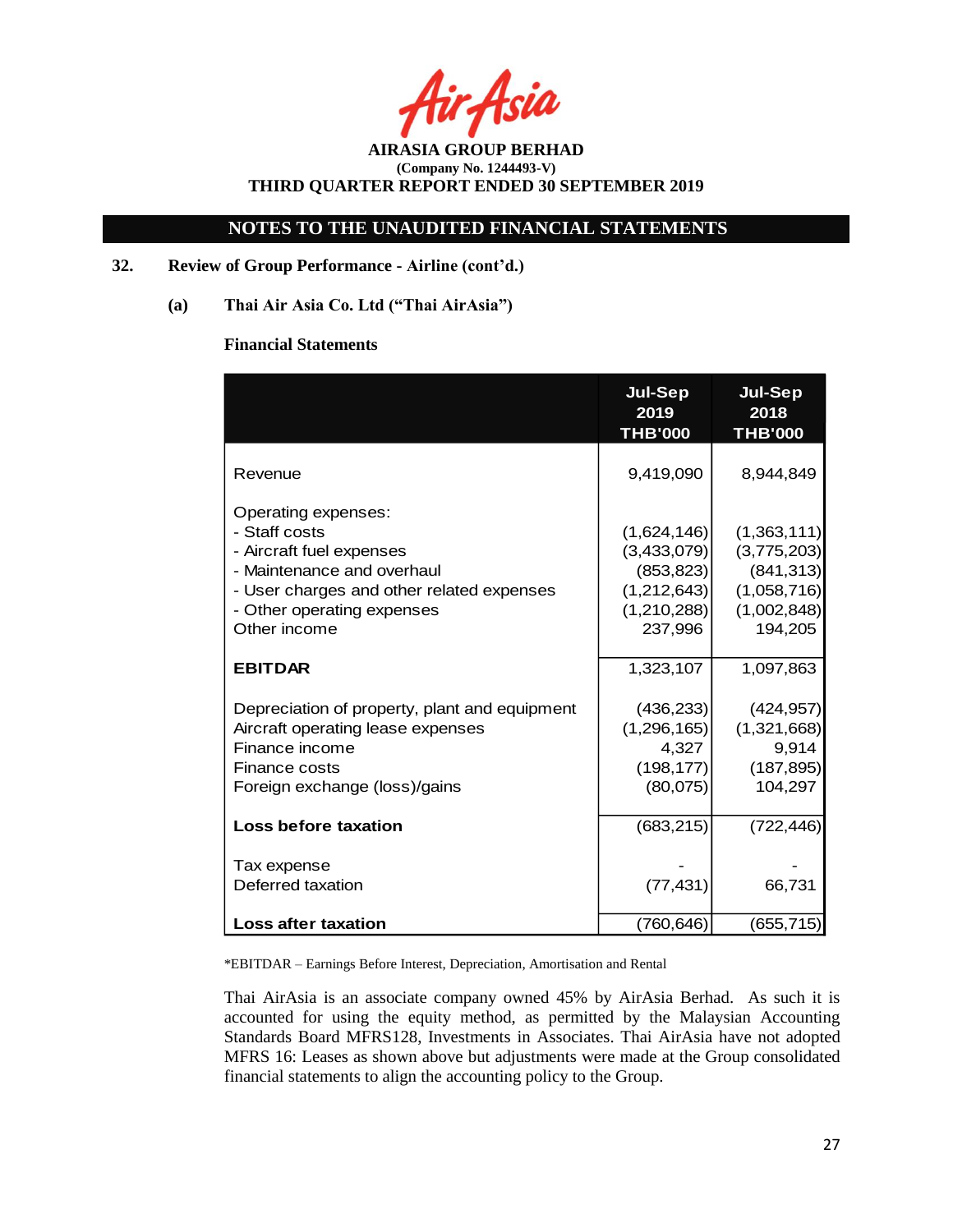# **NOTES TO THE UNAUDITED FINANCIAL STATEMENTS**

## **32. Review of Group Performance - Airline (cont'd.)**

**(a) Thai Air Asia Co. Ltd ("Thai AirAsia")**

### **Financial Statements**

| <b>Year Ended</b>                | <b>Sep 2019</b><br><b>THB'000</b> | <b>Dec 2018</b><br><b>THB'000</b> |
|----------------------------------|-----------------------------------|-----------------------------------|
|                                  |                                   |                                   |
| Property, plant and equipment    | 25,104,170                        | 26,129,012                        |
| Intangible assets                | 21,527                            | 26,991                            |
| Inventory                        | 280,350                           | 188,318                           |
| Aircraft maintenance reserve     | 5,047,561                         | 4,532,741                         |
| Other debtors and prepayments    | 2,081,764                         | 2,131,639                         |
| Amounts due from related parties | 2,222,451                         | 872,217                           |
| Cash and Short term deposits     | 2,475,946                         | 4,036,976                         |
| <b>Total Assets</b>              | 37,233,769                        | 37,917,894                        |
|                                  |                                   |                                   |
| Sales in advance                 | 4,372,789                         | 4,986,935                         |
| Other creditors and accruals     | 4,292,811                         | 3,593,021                         |
| Amount due to related parties    | 518,385                           | 699,190                           |
| <b>Borrowings</b>                | 9,172,666                         | 7,583,055                         |
| Lease liabilities                | 11,900,045                        | 13,219,322                        |
| Deferred tax liabilities         | 69,415                            | 58,303                            |
| <b>Total Liabilities</b>         | 30,326,111                        | 30,139,826                        |
|                                  |                                   |                                   |
| Share capital                    | 435,555                           | 435,555                           |
| Retained earnings                | 6,472,103                         | 7,342,513                         |
| <b>Total Equity</b>              | 6,907,658                         | 7,778,068                         |
|                                  |                                   |                                   |

Thai AirAsia recorded Total Revenue of THB9,419.1 million in 3Q19, 5% higher than 3Q18 of THB8,944.8 million. Whilst passengers carried increased by 3%, Load Factor remain unchanged at 81%. Unit Passenger Revenue increased marginally by 2%.

As a result of increase in revenue and better fuel prices, Thai AirAsia reported EBITDAR of THB1,323.1 million which is 21% higher than EBITDAR of THB1,097.9 million in 3Q18. RASK continues to be pressured as a result of low pricing from competitors, showing a decrease of 4% from THB1.48 to THB1.42. The CASK show a decrease of 8% on the back of lower fuel costs whilst CASK ex fuel remains relatively unchanged due to cost containment.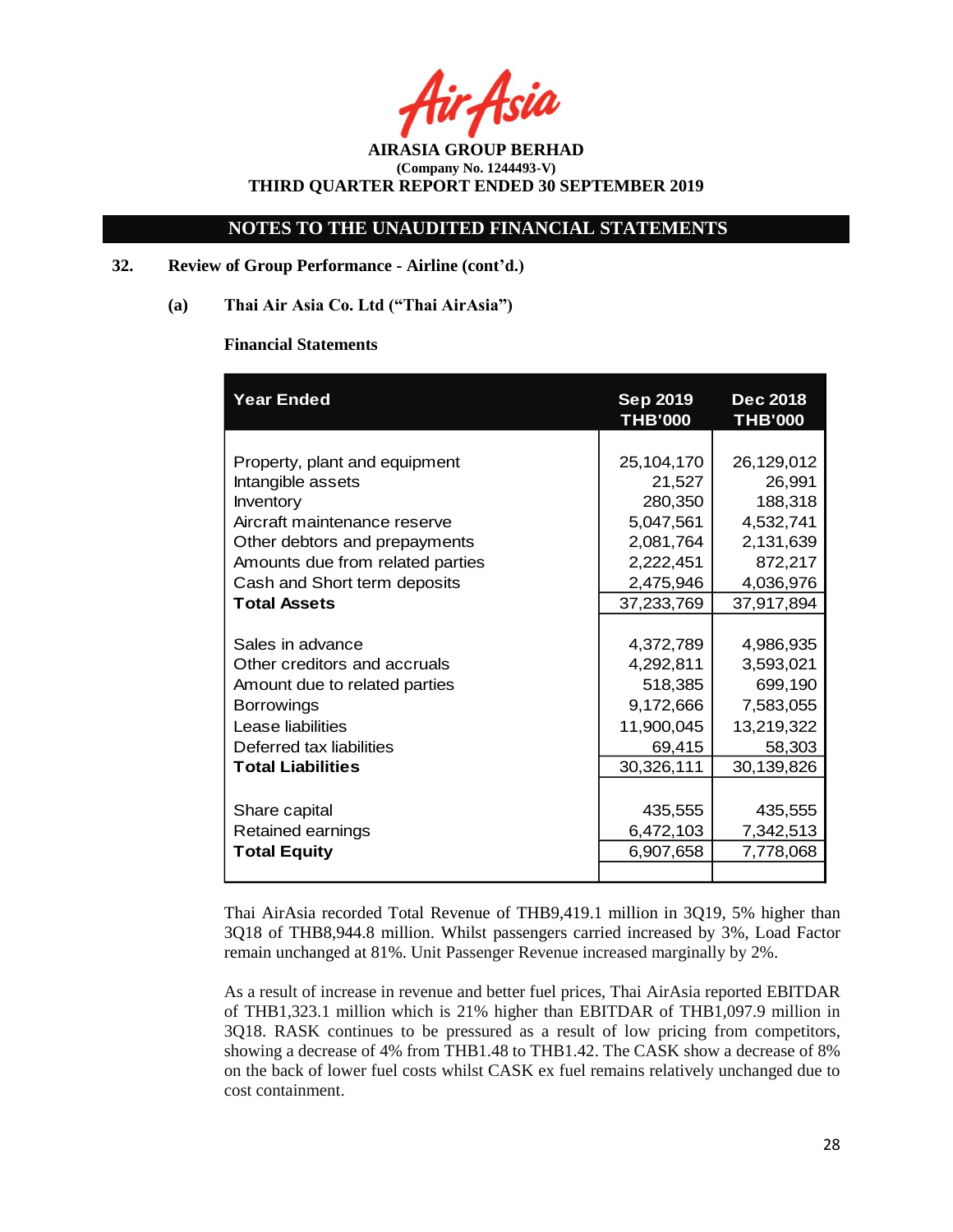-Asia

# **NOTES TO THE UNAUDITED FINANCIAL STATEMENTS**

# **32. Review of Group Performance - Airline (cont'd.)**

## **(b) AirAsia (India) Limited ("AirAsia India")**

## **Performance indicators**

| <b>Quarter Ended</b>               | <b>Jul-Sep 2019</b> | <b>Jul-Sep 2018</b> | <b>Change</b> |
|------------------------------------|---------------------|---------------------|---------------|
|                                    |                     |                     | %             |
| Passengers Carried                 | 2,352,141           | 1,600,684           | 47%           |
| Capacity                           | 2,621,520           | 2,100,240           | 25%           |
| Seat Load Factor                   | 90%                 | 76%                 | 14            |
| RPK (million)                      | 2,549               | 1,722               | 48%           |
| ASK (million)                      | 2,814               | 2,252               | 25%           |
| Average Fare (INR)                 | 2,800               | 2,574               | 9%            |
| Unit Passenger Revenue (INR)       | 3,160               | 3,046               | 4%            |
| Revenue / ASK (INR cents)          | 257.38              | 203.46              | 27%           |
| Revenue / ASK (US cents)           | 3.65                | 2.88                | 27%           |
| Cost / ASK (INR cents)             | 350.12              | 332.59              | 5%            |
| Cost / ASK (US cents)              | 4.97                | 4.70                | 5%            |
| Cost / ASK-ex Fuel (INR cents)     | 209.58              | 176.91              | 18%           |
| Cost / ASK-ex Fuel (US cents)      | 2.97                | 2.50                | 18%           |
| Aircraft (end of period)           | 22                  | 19                  | 3             |
| Average Stage Length (km)          | 1,073               | 1,072               | $0\%$         |
| Number of Flights                  | 14,564              | 11,668              | 25%           |
| <b>Fuel Consumed (Barrels)</b>     | 519,413             | 406,911             | 28%           |
| Average Fuel Price (US\$ / Barrel) | 108                 | 122                 | $-11%$        |

Exchange Rate: RM:USD – 70.48- Prior year US cent and dollar are restated at current average exchange rate during the quarter and year to date for ease of reference

Average Fuel Price/ Barrel restated using current average exchange rate for comparison is US\$122/barrel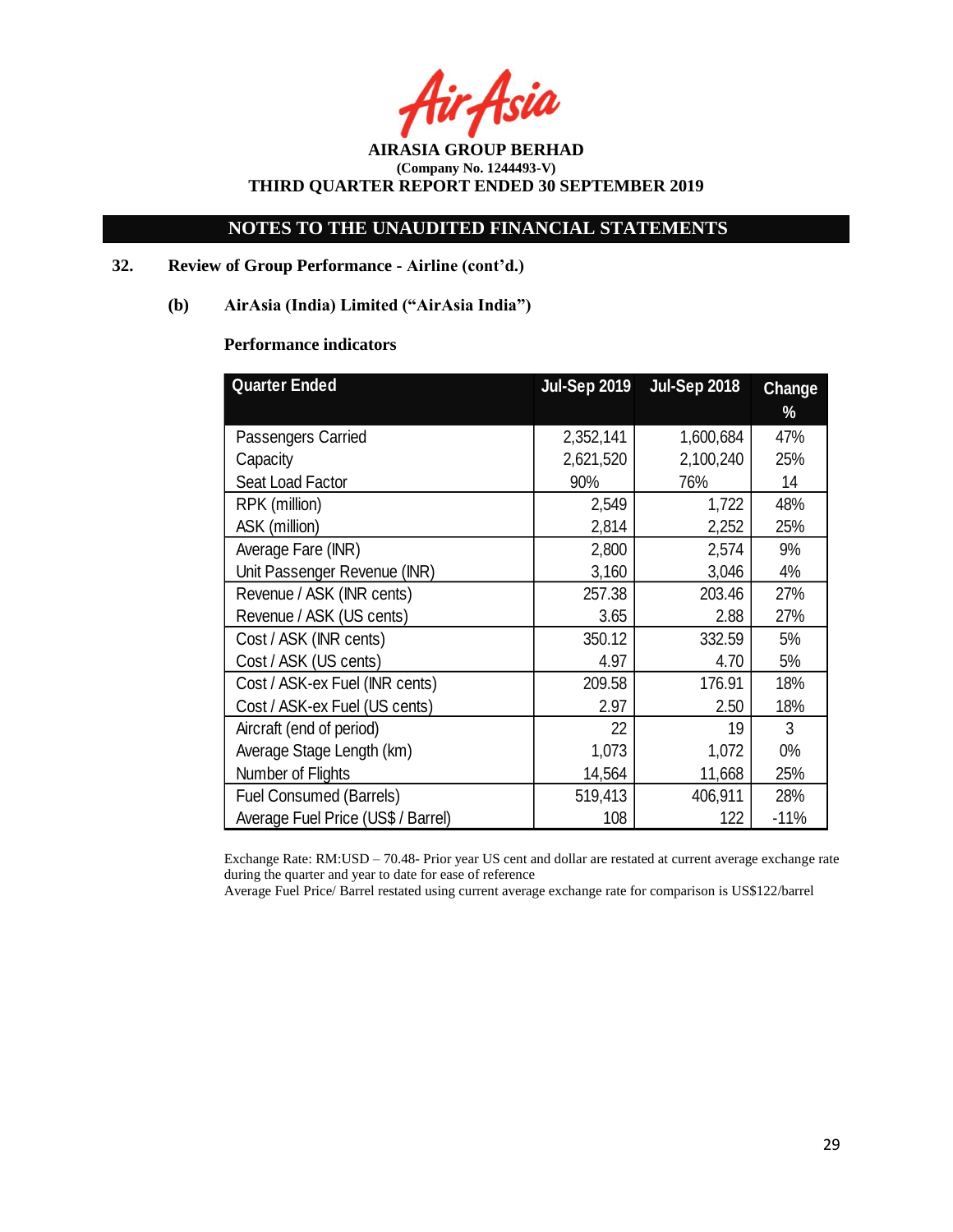Asia

# **NOTES TO THE UNAUDITED FINANCIAL STATEMENTS**

# **32. Review of Group Performance - Airline (cont'd.)**

**(b) AirAsia (India) Limited ("AirAsia India")**

# **Financial Statements**

|                                                                                                                                                                                                                                  | Jul - Sep<br>2019<br><b>INR'000</b>                                              | <b>Jul-Sep</b><br>2018<br><b>INR'000</b>                                                      |
|----------------------------------------------------------------------------------------------------------------------------------------------------------------------------------------------------------------------------------|----------------------------------------------------------------------------------|-----------------------------------------------------------------------------------------------|
| Revenue                                                                                                                                                                                                                          | 7,242,439                                                                        | 4,581,651                                                                                     |
| Operating expenses:<br>- Staff costs<br>- Aircraft fuel expenses<br>- Maintenance and overhaul<br>- User charges and other related expenses<br>- Aircraft operating lease expenses<br>- Other operating expenses<br>Other income | (1,468,564)<br>(3,954,675)<br>(1,469,150)<br>(1,272,271)<br>(459,060)<br>190,827 | (907, 993)<br>(3,505,868)<br>(995, 242)<br>(916, 858)<br>(1,091,138)<br>(341, 375)<br>294,450 |
| <b>EBITDA</b>                                                                                                                                                                                                                    | (1, 190, 454)                                                                    | (2,882,373)                                                                                   |
| Depreciation of property, plant and equipment<br>Finance income<br><b>Finance costs</b><br>Foreign exchange loss                                                                                                                 | (1, 148, 341)<br>33,435<br>(304, 194)<br>(498, 931)                              | (33, 452)<br>14,805<br>(6,987)<br>(174, 143)                                                  |
| Loss before tax                                                                                                                                                                                                                  | (3, 108, 485)                                                                    | (3,082,150)                                                                                   |
| Tax expense<br>Deferred taxation                                                                                                                                                                                                 |                                                                                  |                                                                                               |
| Loss after tax                                                                                                                                                                                                                   | (3,108,485)                                                                      | (3,082,150)                                                                                   |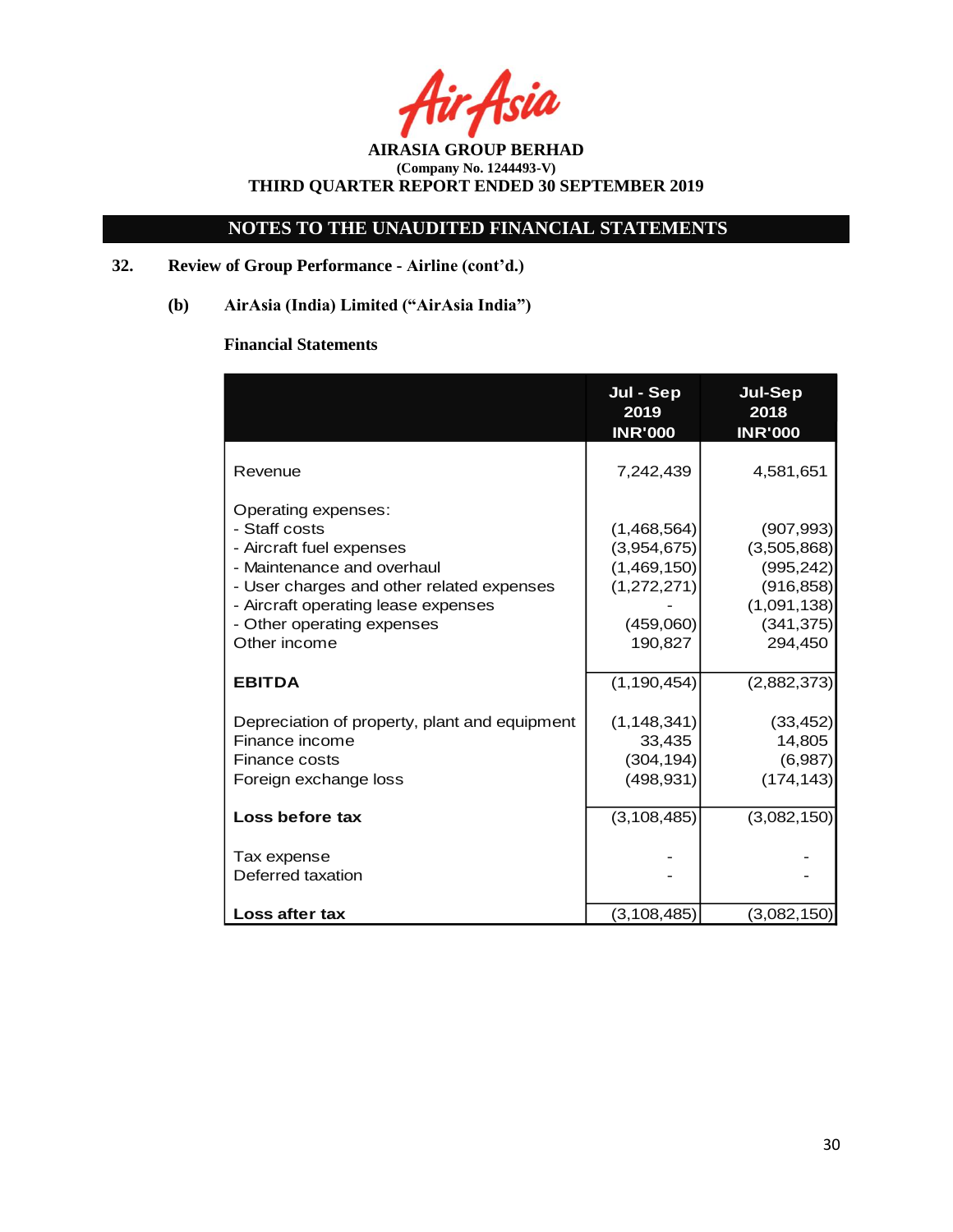Asia

# **NOTES TO THE UNAUDITED FINANCIAL STATEMENTS**

## **32. Review of Group Performance - Airline (cont'd.)**

**(b) AirAsia (India) Limited ("AirAsia India")**

## **Financial Statements**

| <b>Year Ended</b>                | <b>Sep 2019</b><br><b>INR'000</b> | <b>Dec 2018</b><br><b>INR'000</b> |  |
|----------------------------------|-----------------------------------|-----------------------------------|--|
|                                  |                                   |                                   |  |
| Property, plant and equipment    | 19,328,310                        | 802,913                           |  |
| Inventory                        | 333,257                           | 171,309                           |  |
| Other debtors and prepayments    | 2,427,371                         | 551,028                           |  |
| Amounts due from related parties | 7,417,136                         | 46,193                            |  |
| Cash and Short term deposits     | 2,710,042                         | 1,678,616                         |  |
| <b>Total Assets</b>              | 32,216,116                        | 3,250,059                         |  |
|                                  |                                   |                                   |  |
| Sales in advance                 | 2,536,868                         | 2,032,864                         |  |
| Other creditors and accruals     | 3,102,118                         | 3,241,982                         |  |
| Amount due to related parties    | 12,102,854                        | 2,332,227                         |  |
| Lease liabilities                | 20,186,688                        |                                   |  |
| <b>Borrowings</b>                | 1,000,000                         | 111,432                           |  |
| <b>Total Liabilities</b>         | 38,928,528                        | 7,718,505                         |  |
|                                  |                                   |                                   |  |
| Share capital                    | 10,337,000                        | 5,337,000                         |  |
| Retained earnings                | (17,049,412)                      | (9,805,446)                       |  |
| <b>Total Equity</b>              | (6,712,412)                       | (4,468,446)                       |  |
|                                  |                                   |                                   |  |

AirAsia India recorded Total Revenue of INR7,242.4 million in 3Q19 more than double that of 3Q18, which only recorded INR4,581.7 million. The increase in revenue was in line with the 47% increase in number of passengers carried. Average Fare and Unit Passenger Revenue increased by 9% and 4% respectively whilst Load Factor increased by 14 points to 90%.

AirAsia India reported a negative EBITDA of INR1,190.5 million, which have more than halved that of 3Q18 which was reported at INR2,882.4 million. RASK increased by 27% to INR257.38 whilst CASK-ex fuel increased by 18% to INR209.58. Costs have increased in line with the additional capacity for AirAsia India.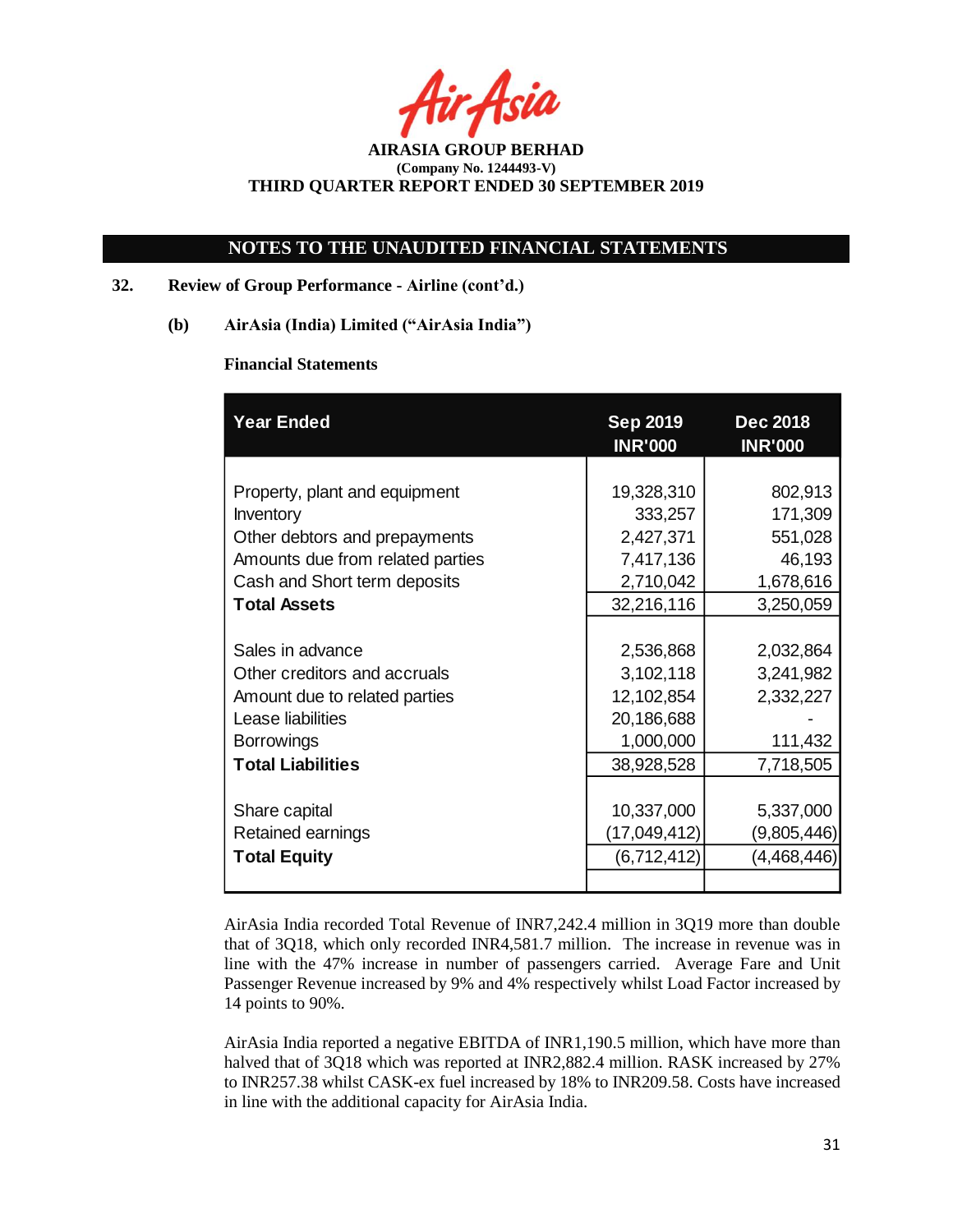Asia

**AIRASIA GROUP BERHAD (Company No. 1244493-V) THIRD QUARTER REPORT ENDED 30 SEPTEMBER 2019**

### **32. Review of Group Performance - Airline (cont'd.)**

#### **(c) AirAsia Japan Co. Ltd ("AirAsia Japan")**

AirAsia Japan is an associate company which is incorporated in Japan. The Group's equity interest in AirAsia Japan is 66.91%.

AirAsia Japan recorded a Net loss of JPY3,710.3 million. AirAsia Japan has not adopted MFRS 16: Leases. The adoption of MFRS16 did not result in a material impact to income statement of AirAsia Japan.

#### **Non-Airline**

The EBITDA for Non Airline businesses are as follows:

|                    | Quarter ended 30/9/2019 |               |                         |                     | Quarter ended 30/9/2018 |               |                         |                     |
|--------------------|-------------------------|---------------|-------------------------|---------------------|-------------------------|---------------|-------------------------|---------------------|
|                    | Teleport<br>(Logistics) | AirAsia.com   | <b>Big Pay</b><br>Group | RedBeat<br>Ventures | Teleport<br>(Logistics) | Air Asia.com  | <b>Big Pay</b><br>Group | RedBeat<br>Ventures |
|                    | <b>RM'000</b>           | <b>RM'000</b> | <b>RM'000</b>           | <b>RM'000</b>       | <b>RM'000</b>           | <b>RM'000</b> | <b>RM'000</b>           | <b>RM'000</b>       |
|                    |                         |               |                         |                     |                         |               |                         |                     |
| Revenue            | 121.105                 | 7.423         | 4.168                   | 35.254              | 81.620                  | 3.145         | 845                     | 12.066              |
| Operating expenses | (58, 983)               | (17, 881)     | (25, 461)               | (36, 653)           | (27, 536)               | (4,252)       | (7, 382)                | (15, 336)           |
|                    |                         |               |                         |                     |                         |               |                         |                     |
| EBITDA             | 62.122                  | (10.458)      | (21, 293)               | (1, 399)            | 54.084                  | (1.107)       | (6.537)                 | (3,270)             |

Teleport shows an increase in revenue and EBITDA as it consolidates the belly space of Indonesia, Philippines and Malaysia long haul to better bring value to the Group. Airasia.com will slowly start to generate revenue as Ourshop, and Shop365 increases its sales. Big Pay revenue increases as it starts to gain traction in the market.

#### **33. Variation of results against preceding quarter**

The Group recorded a Net Loss of RM67.5 million for the quarter under review, against the Net Profit of RM46.8 million in the immediately preceding quarter ended 30 June 2019 mainly due to additional impact on recognition of fair value loss on derivative as a result of completion of sales and leaseback transactions.

## **34. Profit forecast**

No profit forecast has been issued.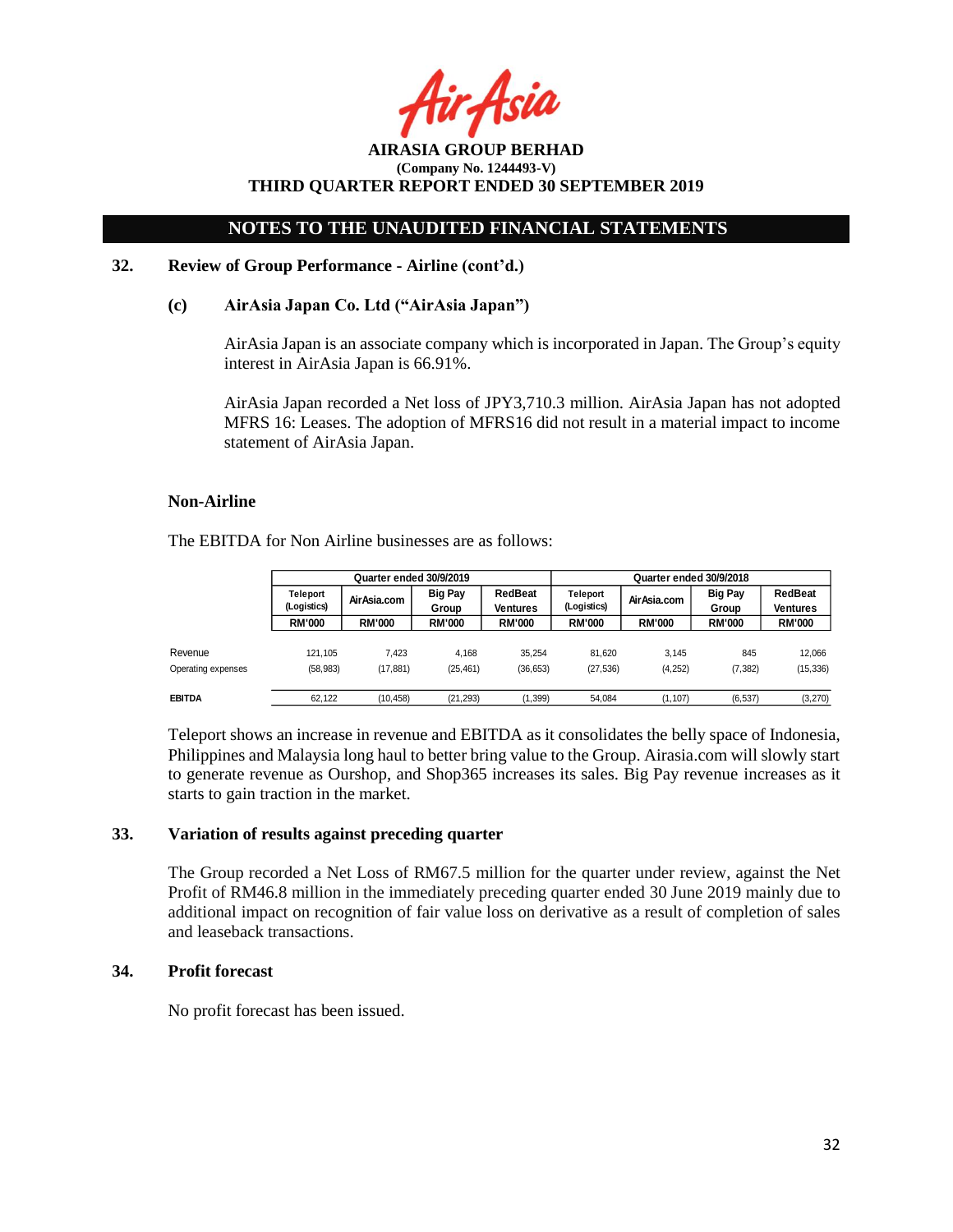<sup>i</sup>ir Asia

**AIRASIA GROUP BERHAD (Company No. 1244493-V) THIRD QUARTER REPORT ENDED 30 SEPTEMBER 2019**

## **35. Commentary on prospects**

For the airline business, load factors and fares for the rest of 2019 are expected to remain strong in a seasonally strong period. Our strategy remains to gain dominance in the countries we operate in, especially within the ASEAN region, and building tourism in lower tier cities. In 2019, we plan for a net fleet growth of 18 aircraft across our AOCs. We received our first A321neo in November 2019 that will be operated on populous routes and at airports with infrastructure constraints. Initially, AirAsia will operate the A321neo from our Kuala Lumpur hub to cities across Asia, with the first destinations including Kuching, Kota Kinabalu, Singapore, Bangkok and Shenzhen. With its operational efficiencies and 50 more seats as compared to the A320neo, the A321neo will help us meet ongoing strong demand as well as reduce the airlines cost per available seat kilometre.

We continue to work on reducing costs including investment in digitalization which we believe will help reduce costs in the long run. We have also hedged 86% our fuel requirement for 4Q 2019 at average Brent hedge prices of US\$60.72/bbl. For the year forward, we have hedge 73% of the year 2020 requirement at average Brent hedge prices of USD\$60.22.

The Group continues to invest in building digital platforms, in line with its vision to be the leading travel and financial platform. We are proud to announce in November 2019 that [airasia.com](http://airasia.com/) has expanded its online offerings to include flights on other airlines. Powered by Kiwi.com, AirAsia's website users will be able to book travel on more than 100 airlines to destinations currently not served by AirAsia, including Europe, Australia, New Zealand, the Middle East and the Americas. Teleport, our logistics arm, also took a significant step in disrupting the logistics industry by launching Teleport.social in September 2019, where Teleport will provide beyond the traditional B2B air cargo business and facilitate C2C commerce via social media. BigPay, our financial service provider also passed a milestone by launching its fully digital international remittance service, enabling customers to instantly Transfer money from their BigPay account directly to bank accounts in Singapore, Thailand, the Philippines and Indonesia. BigPay plans to roll out new products and services over time, including targeting to get an e-money license in Singapore.

The Board remain positive that the Group's core performance will be positive in the last quarter of the year. As the Group reposition the business to adapt to the evolving business environment along with new accounting treatment and restructured aircraft ownership, we look forward to a better year in 2020.

## **36. Material Litigation**

As at 27 November 2019, there was no material litigation against the Group.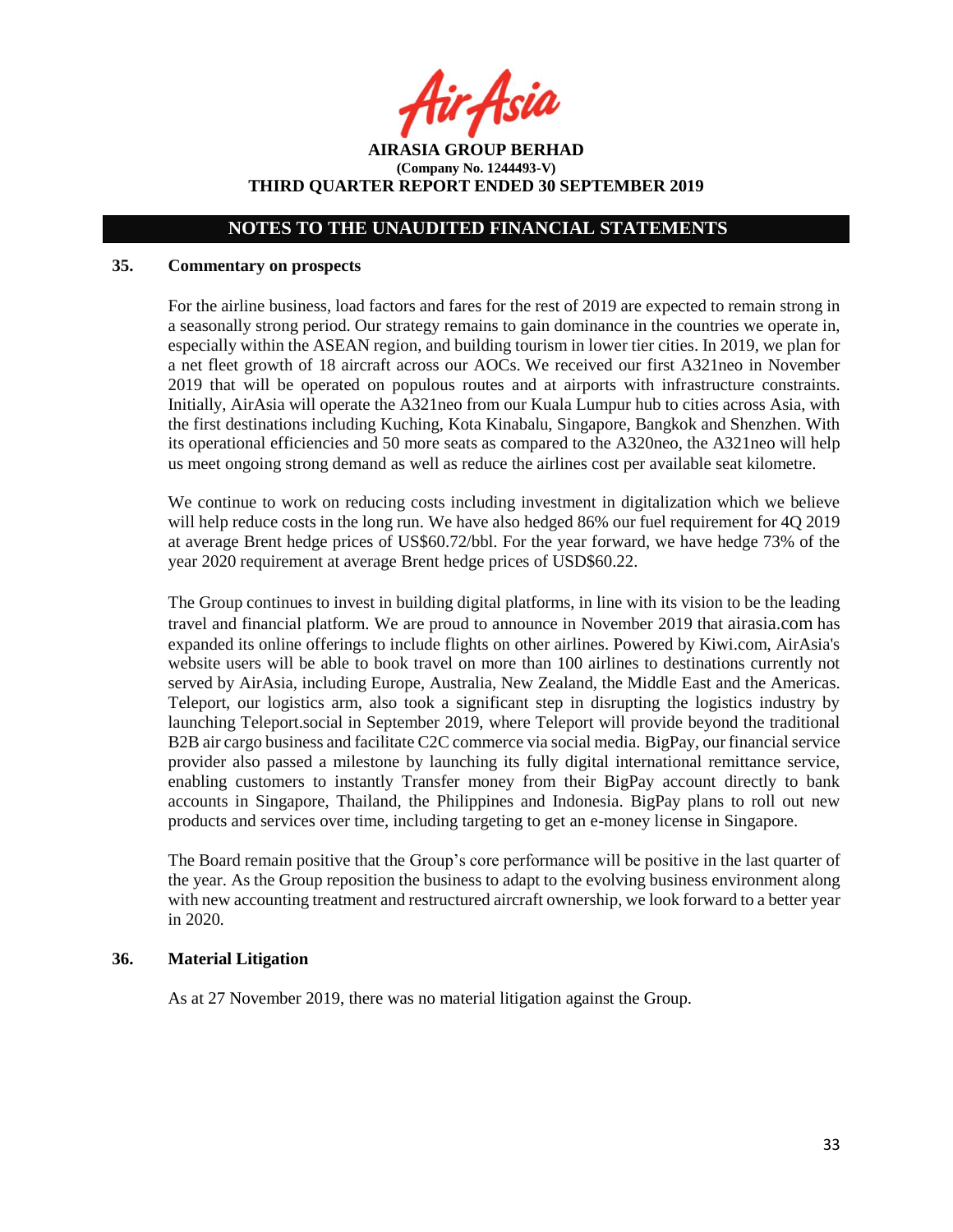**AIRASIA GROUP BERHAD (Company No. 1244493-V) THIRD QUARTER REPORT ENDED 30 SEPTEMBER 2019**

### **37. Other matters**

(a) In prior year, AirAsia Berhad ("AAB"), a wholly owned subsidiary of the Company, received a Writ of Summons and Statement of Claim ("Claim") dated 10 December 2018 and on 31 January 2019, Malaysia Airports (Sepang) Sdn Bhd ("MASSB") filed claims at the High Court of Malaya at Kuala Lumpur, claiming the additional RM23 per Passenger Services Charges ("PSC") which AAB was required to collect effective 1 July 2018.

On 18 September 2019 paid a sum of RM14,156,818.47 (being the amounts specified in the Garnishee Show Cause Orders dated 23 August 2019) to MASSB to defray the garnishee execution proceedings. The payment was made by AAB without prejudice to AAB's rights, including AAB's rights in the appeals made in relation to the judgement order dated 18 July 2019 and any connected interlocutory applications.

On 2 October 2019, AAB filed a Writ of Summons at the Kuala Lumpur High Court against MASSB for a the sum of RM479,781,285.00, being loss and damage caused by negligence on the part of MASSB, its servants and/or agents in the management, operation, maintenance and/or provision of airport services and facilities at KLIA2.

(b) On 14 May 2019, the District Collector of the Bureau of Customs (BOC) issued the Notice of Resolution to PAA. PAA has sought court approval for the amount indicated whilst it appeal the Notice in Court. Management is of the view that based on the facts available that PAA will be able to withheld the arguments raised.